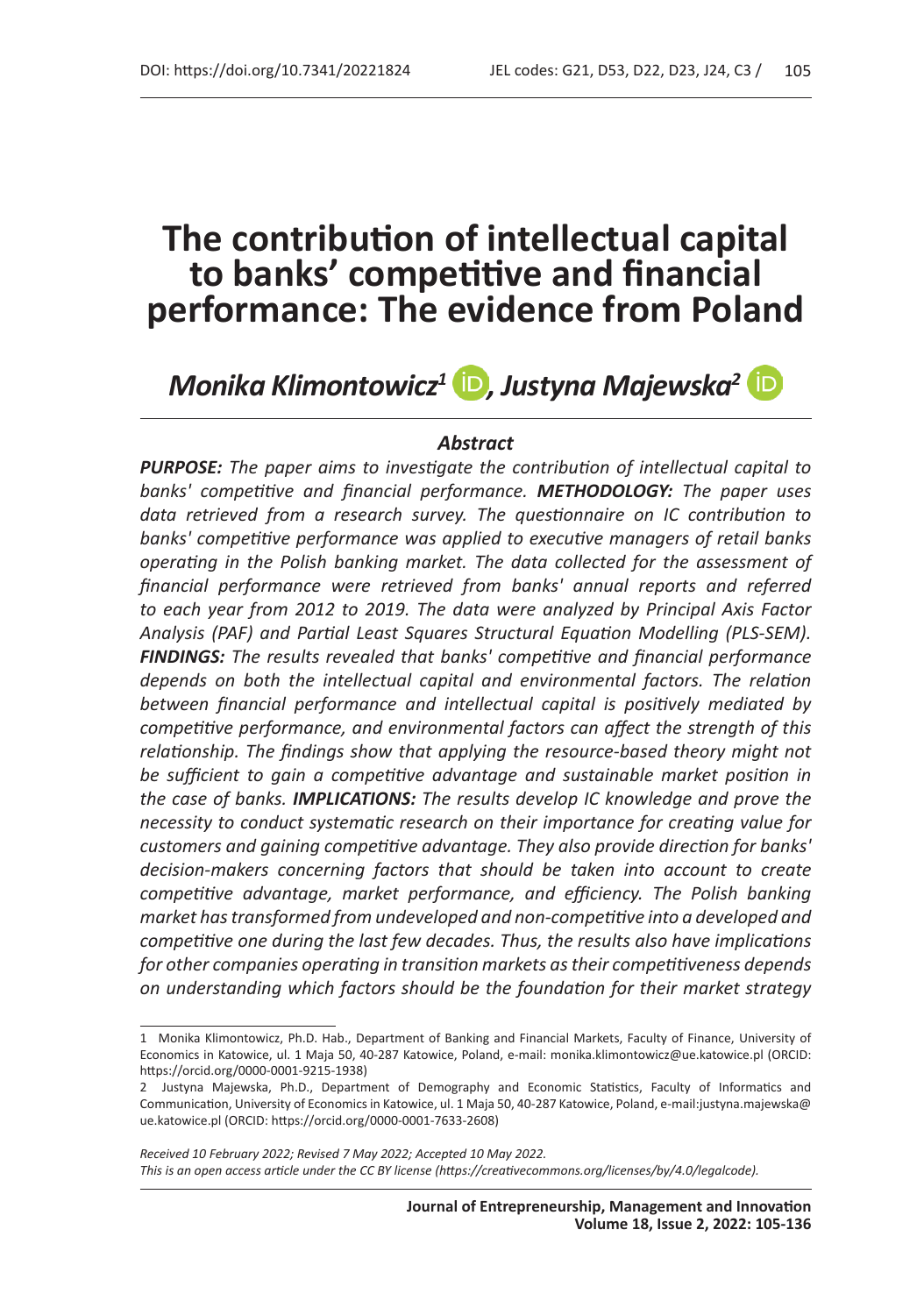*and their competitiveness and efficiency to become a developed one. ORIGINALITY AND VALUE: The majority of the IC research concentrate on developed countries, and very little is known about developing and transition countries that were successful on their journey. Most of the research has focused on identifying and measuring IC components and the relationship between them. Usually, the research presents the state of the art and it is based on financial reports. However, the extent to which IC impacts competitive and financial performance in banking markets has been relatively rare. To the authors' best knowledge, this is the first study to examine empirically the relationship between intellectual capital, environment, competitive performance, and efficiency in a transformed banking market in Europe, which analyses the IC contribution over a few years' perspectives.*

*Keywords: intellectual capital; competitive performance; financial performance; IC survey; principal axis factor analysis; partial least squares structural equation modeling*

# **INTRODUCTION**

Both academics and practitioners have already accepted the general significance of knowledge for further sustainable growth and wealth creation across all industries (OECD, 1996; Kehelwalatenna & Premaratne, 2014; Neves & Proença, 2021). The development of knowledge importance has increased the interest in managing a firm's intellectual capital (do Rosario Cabrita & Vaz, 2006). The intellectual capital (IC) is defined as a crucial factor for sustainable competitive advantage (Steward, 1997; Edvinsson & Malone, 1997; Birchall & Tovstiga, 1999; Davenport & Pruzac, 2000; Mondal & Ghosh, 2012) and value creation (Edvinsson, 1997; Lev, 2001; Shaikh, 2004; Mavridis, 2005; Phusavat & Kanchana, 2007; Walsh, Enz & Canina, 2008; Schiavone, Meles, Verdoliva & Del Giudice, 2014; Chowdhury, Rana & Azim, 2019; *Rehman, Aslam & Iqbal, 2022*). In many instances, it appears to be significant for decisionmaking within the firm and external stakeholders and has implications for efficiency and productivity (Alhassan & Asare, 2016; Saymeh, Arikat, Hashem & Al-Khalieh, 2021). The banking sector, in general, offers an ideal area for IC research because the business nature of the banking sector is intellectually intensive (Mavridis, 2005; Branco, Delgado, Sousa & Sá, 2011; Ahuja & Ahuja, 2012; Neves & Proença, 2021).

During the last few decades, the banking sector has changed remarkably. Systematically increasing complexity of new technology, development of information and communication techniques, economy's networking, globalization, and growth of customers' expectations combined with regulatory requirements make banks face new challenges. New categories of risk have been revealed. The global financial crisis has reminded policymakers and customers that banks are the critical players in modern economies. The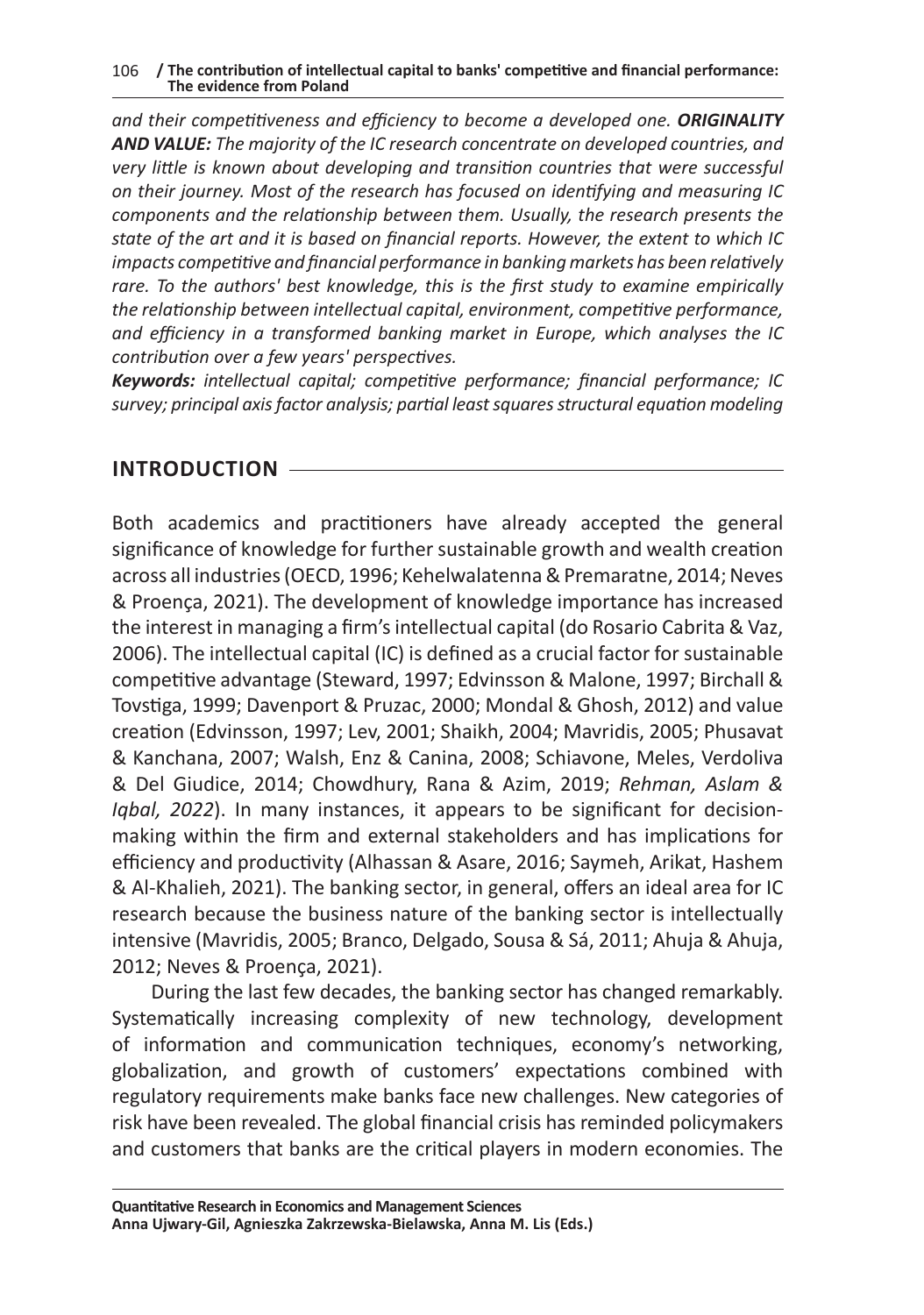crisis showed that banks and the banking system are too important to be left to self-regulate. As a result, new regulatory requirements were implemented to ensure banks' safety and sustainability. They concern equity capital requirements, liquidity requirements, and prudential standards (Basel III - Capital Requirements Directive CRDIV, Capital Requirements Regulation CRR). Another regulation that is thought to change market condition significantly is the Payment Service Directive (PSD2), opening the market for non-bank payment service providers. Additionally, a new generation of customers has entered the market. Compared with previous generations, the digital ones behave differently in the market. It will require adjusting banks' market strategies and business models (First Data Corporation, 2010; Williams & Page, 2011; BMO Wealth Institute, 2014). Considering the disruptively changing business environment and all other external aspects influencing banks' market activity, searching factors and analyzing the IC role in enabling banks to cope with them and concurrently gain the sustainable competitive advantage, market performance, and efficiency remain relevant. Although some empirical studies have found evidence to support the role of IC in helping to create a competitive advantage in the banking industry (Mondal & Ghosh, 2012) and its relationship with financial performance (Yaseen & Al-Amarneh, 2021; Neves & Proença, 2021), to the best of our knowledge, there are only a few that measure IC using a survey (Cabrita & Bontis, 2008; Curado, 2008; Mention & Bontis, 2013). Thus, providing the empirical evidence on the contribution of IC to the dynamics of the banks' value creation process remains rare, exclusively within specific geographic regions and industries (Alhassan & Asare, 2016; Mention & Bontis, 2013; Yaseen & Al-Amarneh, 2021).

Given this background, the paper seeks to expand the literature on IC and performance from the perspective of European transition markets. Specifically, the paper investigates the contribution of IC to banks' competitive and financial performance in Poland as an example of a country that successfully transformed from a developing country into a developed one. Achieving the purpose of the paper requires answering the following research questions (RQ):

- *RQ1) How strongly does the intellectual capital impact banks' competitive and financial performance?*
- *RQ2) To what extent may competitive performance impact the IC influence on banks' financial performance?*
- *RQ3) Do environmental factors impact the IC influence on banks' competitive and financial performance?*
- *RQ4) Does the size of a bank and the length of its market activity influence the assessment of IC's influence on the financial performance?*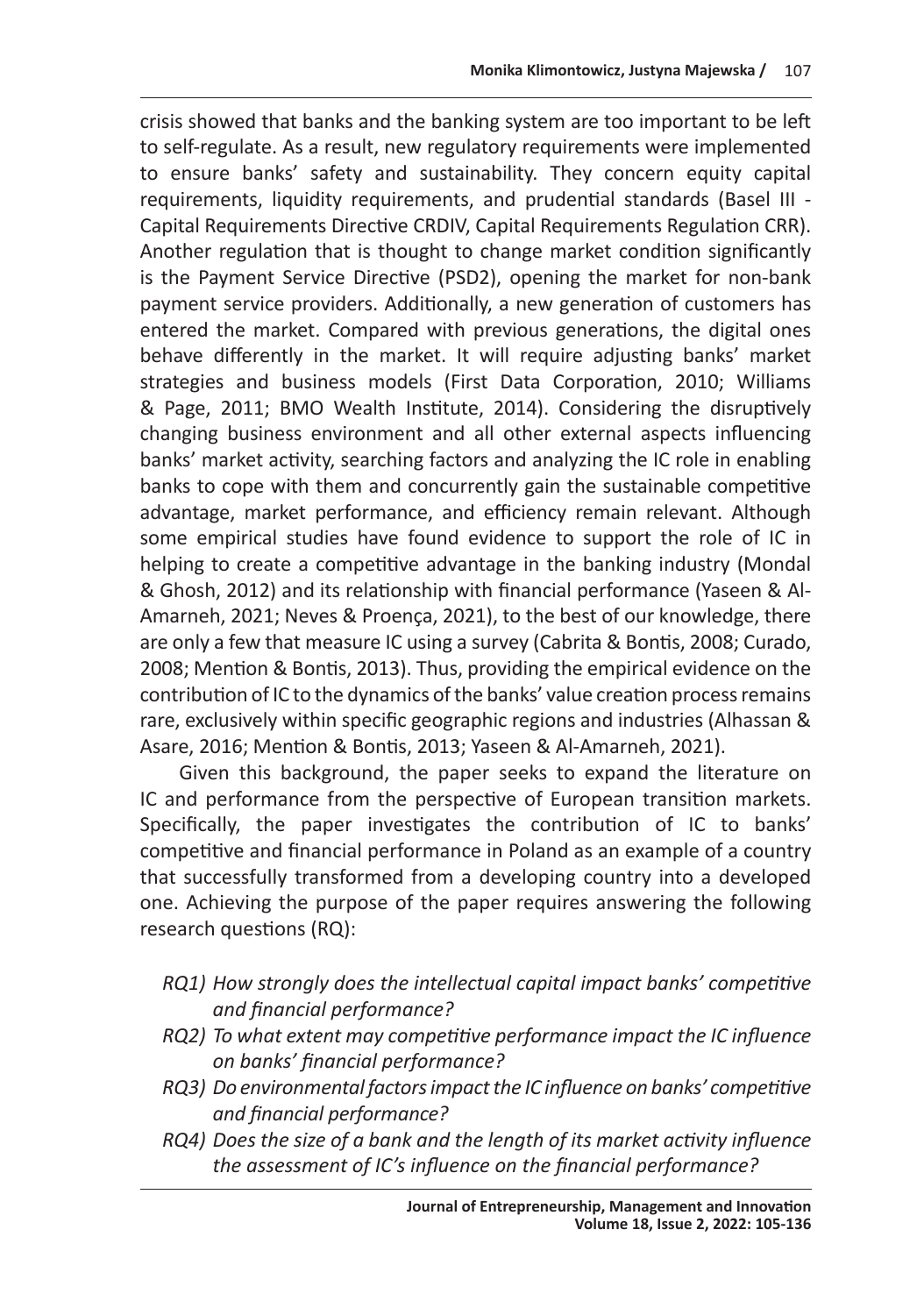Based on the research questions, the corresponding hypotheses were proposed. They were falsified using the Principal Axis Factor Analysis and Partial Least Squares Structural Equation Modelling. All calculations were done in R Project for Statistical Computing.

The remainder of this paper is structured as follows: the second section presents the literature review concerning IC as a foundation for banks' competitive performance and formulates the hypothesis and conceptual model, the third section considers the research methodology and describes the data, the sample, the measurement of model variables and research methods, and the fourth section presents the empirical results and discussion. The paper concludes with summary evidence of the study and its limitations.

### **LITERATURE REVIEW AND HYPOTHESIS**

Competitive performance shows a firm's ability to convert its resources into strengths (Porter, 1990; Zineldin, 1996). According to the resource-based theory, the firm's assets are the foundation for building competitiveness, market and financial performance (Hamel & Prahalad, 1990; Barney, 1991; Acur & Bititci, 2004; Cheng, Lin, Hsiao & Lin, 2010; Zubac, Hubbard & Johnson, 2010). IC and its importance as a strategic resource and a competitive factor have been widely discussed over the last few decades. Several authors defined the term (e.g., Edvinsson & Malone, 1997; Edvinsson, 1997; Lev, 2001; Phusavat & Kanchana, 2007; Neves & Proença, 2021), but no consensus emerged. The authors agree with its complex character, intangible nature, and incredible potential for creating value and building a competitive advantage for any company (Klein & Prusak, 1994; Edvinsson, 1997; Lev, 2001; Shaikh, 2004; Mavridis, 2005; Phusavat & Kanchana, 2007; Walsh, Enz & Canina, 2008; Mondal & Ghosh, 2012). Unquestionably, IC is a link between knowledge, talent, skills, creativity, innovativeness, and other resources supporting the company's effectiveness and performance. Most of the existing studies are focused on developed countries, and, therefore, there is still little knowledge about the impact of IC in developing and emerging economies (Petty & Guthrie, 2000). They are mostly conducted in Africa and Asia in the banking industry, while a few transition economies are worth exploring in the European Union. To bridge this gap, the authors decided to choose Poland as one of the forerunners among new EU members. In the banking market, the researchers usually apply selected definitions and focus on factors that influence the IC perception and IC performance or, conversely, the influence of IC or its components on different aspects of firms' performance. In this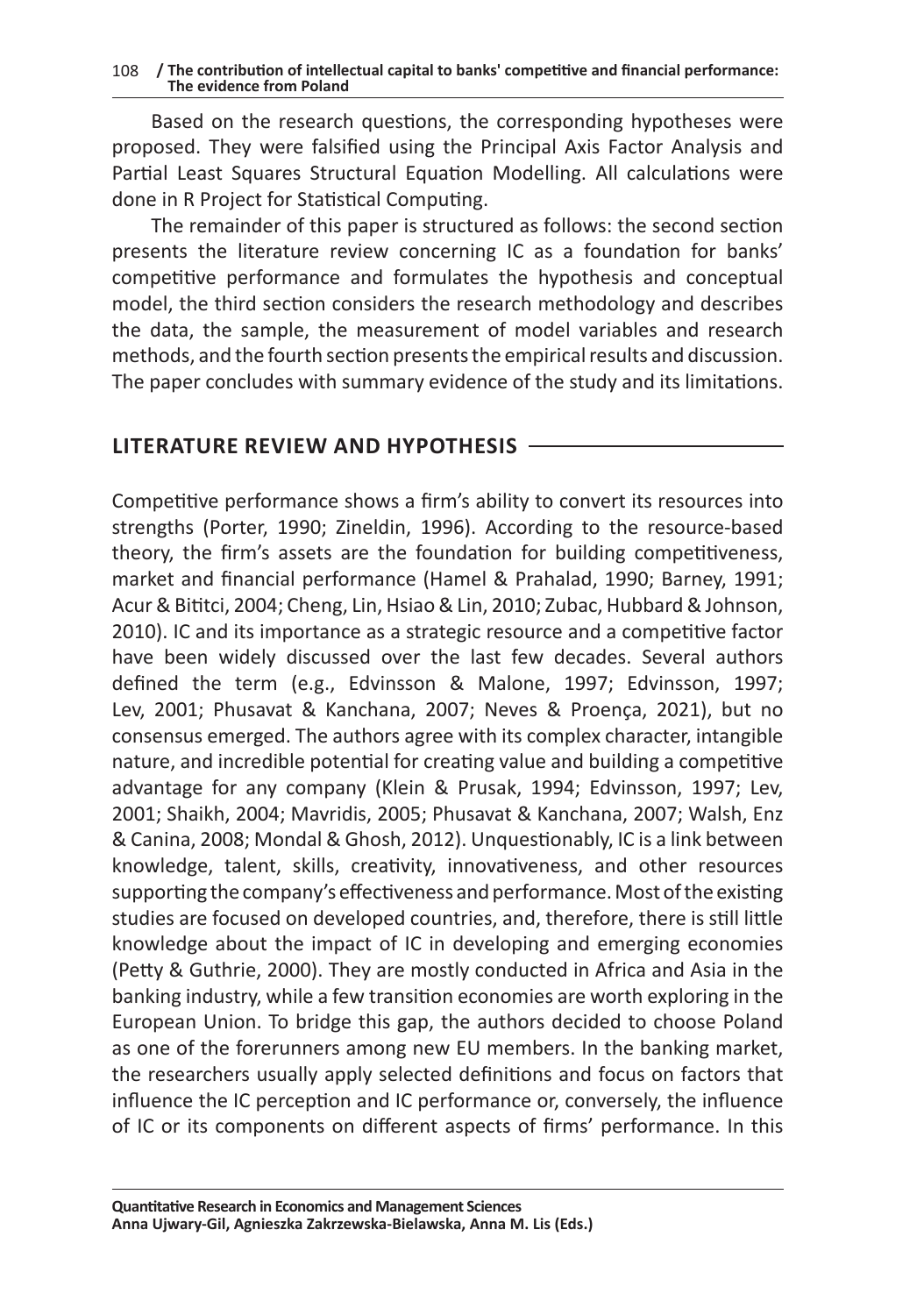paper, bank's intellectual capital is defined as a strategic intangible asset that enables building a long-term sustainable competitive advantage.

There is a variety of IC typologies proposed and followed by authors. The term is extended to a complex list of components or narrowed down to just a few ones. Some scholars divide IC into human capital and structural capital (Petty & Guthrie, 2000; Joia, 2000). Another approach presents IC as three components, such as people, internal structure and external structure, corresponding to human capital (human resources, human assets), structural (organizational, infrastructure) capital, and relational (customer, client) capital (Roos & Roos, 1997; Bontis, 1998; Dzinkowski, 2000; Roos, Bainbridge & Jacobsen, 2001; McElroy, 2002). Many researchers split IC into different factors and items, further associated with variables to measure market efficiency and performance (Joshi, Cahill & Sidhu, 2010; Shih, Chang & Lin, 2010). Despite the authors' research, there were just a few attempts to examine some aspects of IC in Poland. Two of them focused on human resources. The first study concerned human management as a critical indicator of business activity (Haffer & Kristensen, 2010). The second one presented the integration of human resources responding to mergers of western corporations in Poland (Łupina‐Wegener, 2013). Only one referred to the banking market and aimed to present a method enabling the assessment of the competitiveness of listed banks in Poland, taking economic and intellectual capital (Anielak-Sobczak, 2022).

Curado (2008), states that IC is identified as a different concept in the banking industry. This paper illustrates three different IC components of the banking industry: human capital, internal structures, and external structures. Some authors add a fourth component connected with the influence of technology on the financial service industry (Shih, 2008). On the contrary, others use a synthetic measure to examine the IC efficiency, such as as HCE, SCE and RCE (Poh, Kilicman & Ibrahim, 2018; *Rehman, Aslam & Iqbal, 2022) or* employ VAIC or other similar methods such as VAICTM to analyze the performance of banks, focusing on IC and its influence on different aspects of banks' market position (Cabrita & Vaz, 2006, Mavridis, 2005; Alhassan & Asare, 2016; Goh, 2005; El‐Bannany, 2008; Al-Musali & Ismail, 2014; Singh, Sidhu, Joshi & Kansal, 2016; Mohammed & Irbo, 2018; Umanto & Atmoko, 2018; Xu, Haris & Yao, 2019; Neves & Proença, 2021; Yaseen & Al-Amarneh, 2021) or base their research on case studies (Murthy & Mouritsen, 2011; Hosseini & Owlia, 2016; Nawaz & Ohlrogge, 2022). Measuring IC using a survey is still unique (Cabrita & Bontis, 2008; Curado, 2008; Mention & Bontis, 2013). The question of what IC components are essential for building banks' competitive and financial performance is still relevant. The studies consider IC or its components in two ways: as a dependent or an independent variable. The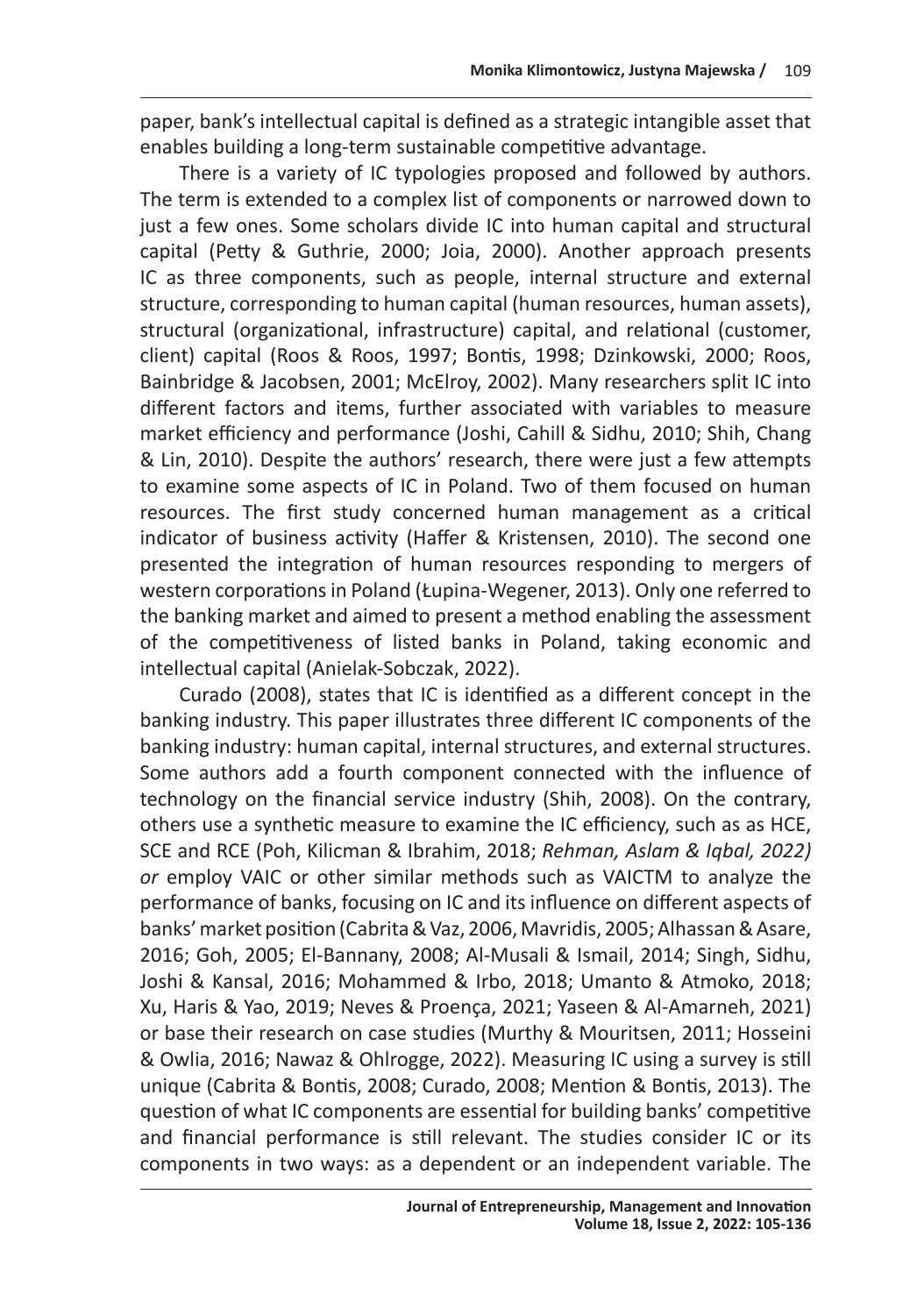analysis of IC components applied in the concepts mentioned above from the perspective of a characteristic of banking products and services as well as competition in banking markets led to the conclusion that, as a strategic intangible asset that enables building a long-term sustainable competitive advantage, they should be grouped around three major categories – capital of processes, human capital, and relational capital. Analyzed together as IC, they influence both banks' competitive and financial performance (H1).

During the last few decades, banking markets have experienced turbulent changes caused by globalization, liberalization, technology development, increasing customer expectations and regulatory requirements. On the one hand, fulfilling the regulatory requirements of Basel III concerning the level of capital and liquidity has resulted in increasing costs. On the other hand, the Payment Service Directive (PSD2) has opened the market for nonbank, payment service providers and has resulted in stronger competition. Additionally, a new generation of customers has entered the market. The digital ones' purchase behavior will require adjusting banks' market strategy and business models (First Data Corporation, 2010; Williams & Page, 2011; BMO Wealth Institute, 2014). As a result, maintaining a sustainable market position becomes more and more difficult. It is especially challenging for countries like Poland, where the competition is relatively recent. Even if the first banking houses were established in the 15th century there, and a few banks established over 100 years ago are still operating in the Polish banking market, the Polish history, the loss of independence and the socialist economy resulted in a lack of competitiveness. The banks' market behavior started to change in 1989 after the introduction of a new Act of Banking that enabled the establishment of non-state banks. The market response was immediate. By the end of 1992, there were 54 domestic banks. Since then, mergers and acquisitions have become essential for gaining a more significant market share and restructuring some of them. Poland's entry into the European Union also resulted in cross-border consolidation (Klimontowicz, 2016). Today, 62 commercial banks are operating in the Polish banking market.

The number includes banks established in Poland and credit institutions established in European countries. Over half of them represent foreign capital investments. Mergers and acquisitions influence the number of banks, the sector's ownership structure, and banks' resource base (Chan, Koh & Kim, 2016) and impact market concentration (Kasman, 2010). The market structure may also impact the IC performance (El-Bannany, 2015). The most frequently used measures of banking market concentration are the Herfindahl-Hirschman index (HHI) and the concentration ratio (CR5). They are also considered as an indicator of the level of market competition. The HHI and CR5 ratios level reflect that until 2010 big banks had been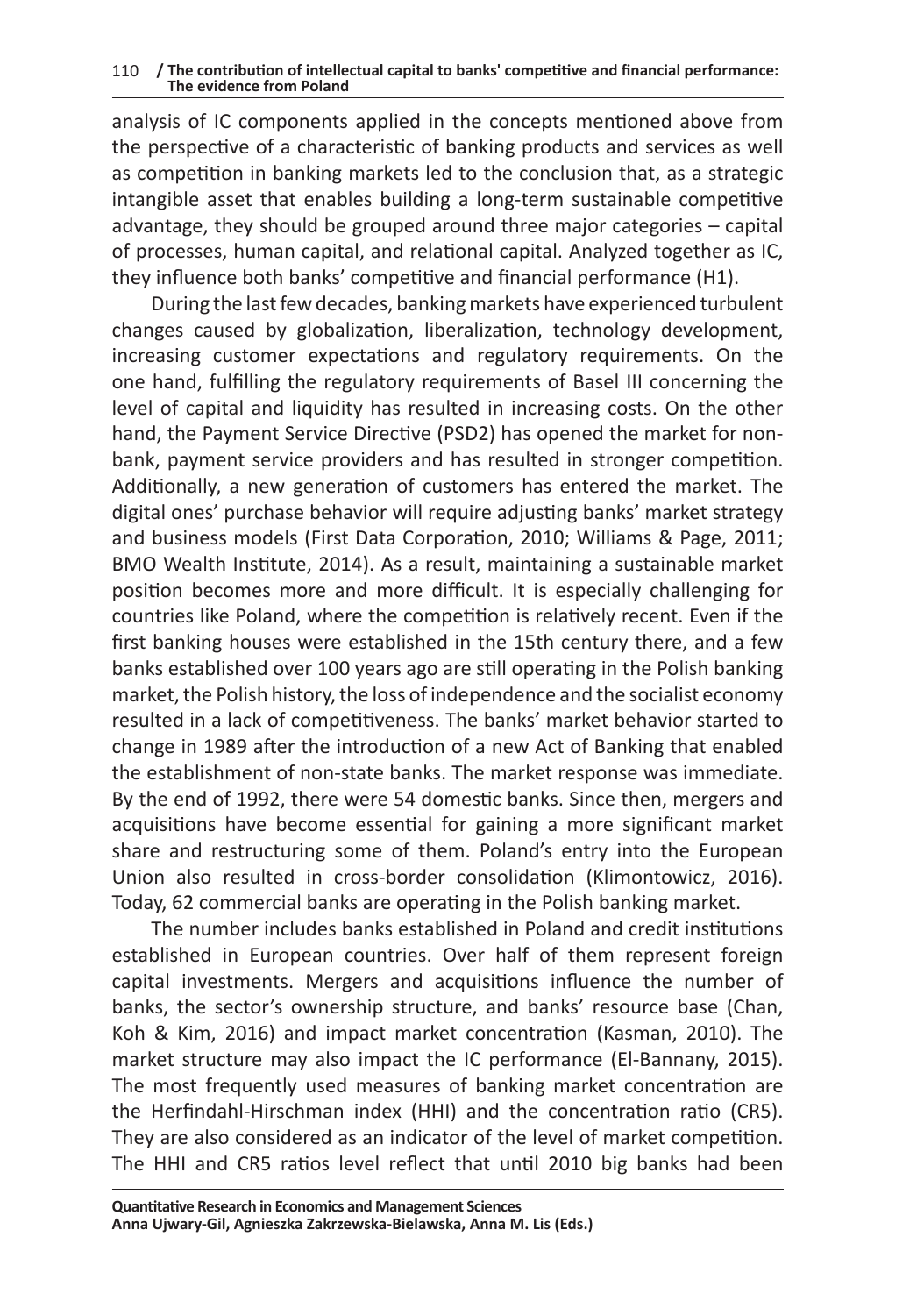developing their operational activity slower than small and medium-size banks. Since 2010, both indexes have been growing to a small degree but systematically. The data characterizing the Polish banking market (Table 1) shows that the market concentration level is relatively low, which may create new perspectives on further consolidations. The financial markets' uncertainty, strengthened by the COVID-19 pandemic, seems to be the only barrier to large-scale mergers and acquisitions today. The economy of scale will influence the banks' efficiency. As a result, banks operating in Poland diverge in competitive performance measured by market share, market value, and innovativeness, which may affect the influence of IC on banks' financial performance (H2).

|                                  | 2009  | 2010  | 2011  | 2012  | 2013  | 2014  | 2015  | 2016  | 2017  | 2018  | 2019  |
|----------------------------------|-------|-------|-------|-------|-------|-------|-------|-------|-------|-------|-------|
| <b>Commercial banks</b>          |       |       |       |       |       |       |       |       |       |       |       |
| Number of domestic banks         | 46    | 46    | 45    | 43    | 39    | 36    | 36    | 36    | 35    | 32    | 30    |
| Number of credit institutions    | 18    | 21    | 21    | 25    | 28    | 28    | 27    | 27    | 28    | 31    | 32    |
| <b>Market concentration</b>      |       |       |       |       |       |       |       |       |       |       |       |
| HHI                              | 0.574 | 0.559 | 0.563 | 0.568 | 0.586 | 0.656 | 0.670 | 0.659 | 0.648 | 0.691 | 0.697 |
| CR5                              | 44.2  | 43.9  | 44.3  | 45.0  | 46.0  | 48.5  | 48.8  | 48.5  | 47.9  | 50.0  | 50.3  |
| Ownership structure              |       |       |       |       |       |       |       |       |       |       |       |
| Number of domestic banks         | 7     | 6     | 8     | 7     | 8     | 8     | 10    | 12    | 14    | 13    | 13    |
| Number of foreign banks          | 57    | 61    | 58    | 61    | 59    | 56    | 53    | 51    | 49    | 50    | 49    |
| Share of domestic banks' capital | 31.9  | 33.8  | 35.0  | 36.4  | 36,8  | 38.5  | 41.0  | 43.5  | 54,7  | 53,2  | 53,9  |
| Share of foreign banks' capital  | 68.1  | 66.2  | 65.0  | 63.6  | 63.2  | 61.5  | 59.0  | 56.5  | 45,3  | 46,8  | 46,1  |

**Table 1.** The structural characteristic of the Polish banking market

**Source:** Own elaboration based on NBP 2007-2020.

Answering the question of how to cope with environmental factors influencing banking business and developing market performance (obtain a competitive advantage and sustainable market position) ensuring the appropriate level of efficiency remains the current research task. In the IC research, banks' financial performance is usually measured by return on assets (ROA) (Yaseen & Al-Amarneh, 2021) and a return on equity ratio (ROE) (Musali & Ismail, 2014; Mohammed & Irbo, 2018). Competitive performance and financial performance represent the two main aspects of overall organizational performance (Kianto, Andreeva, & Pavlov, 2013). In the case of banks, the external factors (competitive environment), such as banking market conditions, other banks' competitiveness and lowering the entry barriers, are thought to be the most important among all factors influencing banks' competitive and financial performance (Özkan-Günay, Günay, & Günay, 2013; El-Bannany, 2015). As a result, the following hypothesis (H3) was formulated, stating that the competitive environment moderates the relationship between IC and banks' competitive performance as well as the competitive performance and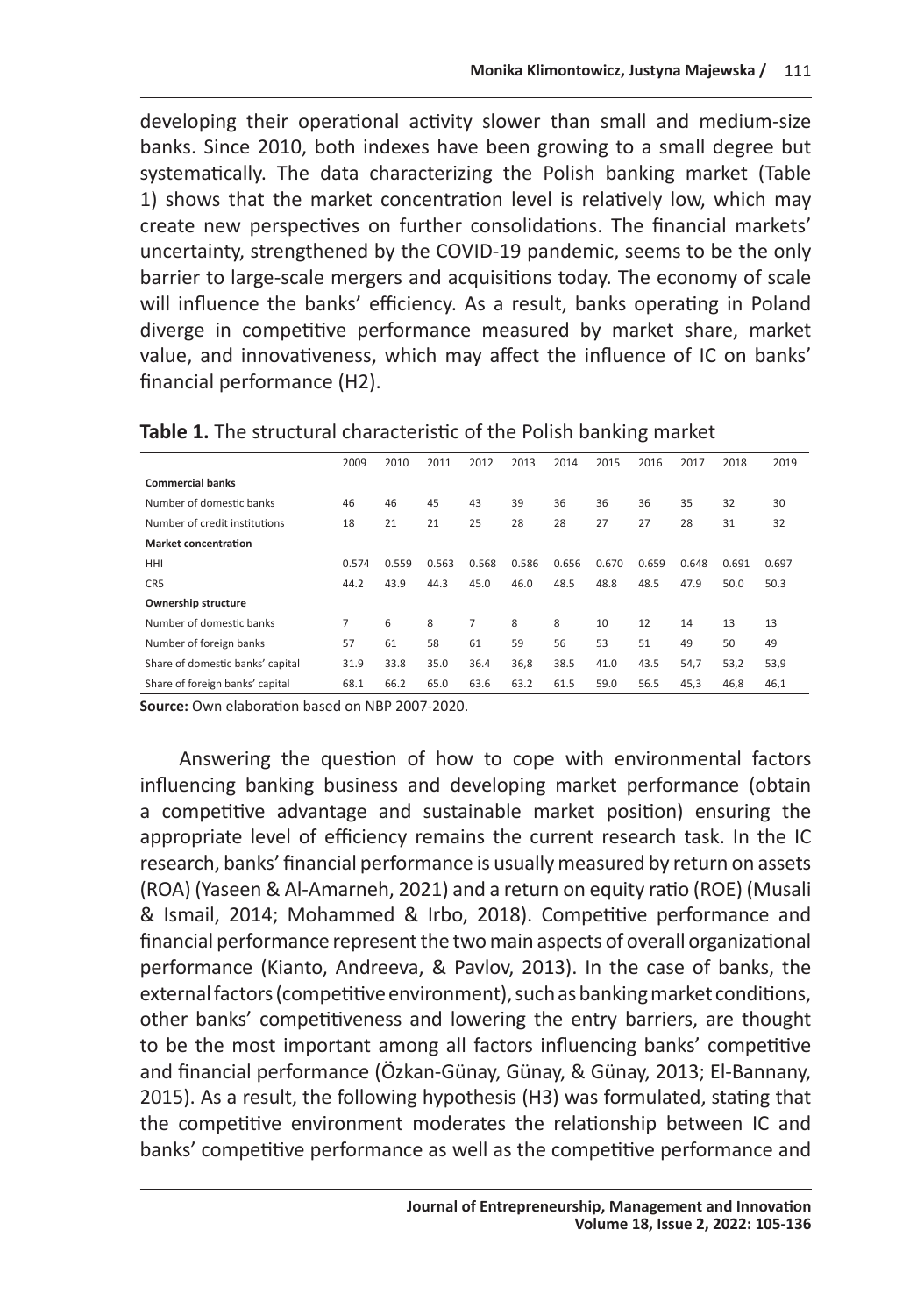financial performance. As the financial performance measured by the average rate of ROA and ROE change, may also be influenced by the size of the bank and the length of its market activity, the last hypothesis refers to this relationship (H4). The financial performance presents how banks manage their resources to generate profits. ROA shows banks' ability to generate income using assets, while ROE assesses the financial return on a shareholder's investment. That is why those indexes are commonly used as financial performance measures (Al-Musali & Ismail, 2014; Poh, Kilicman, & Ibrahim, 2018; Soewarno & Tjahjadi, 2020; Neves & Proença, 2021; Saymeh, Arikat, Hashem, & Al-Khalieh, 2021; Nawaz & Ohlrogge, 2022).

The IC literature review and analysis of banks' competitive landscape lead to research questions and hypotheses that are the foundation of the conceptual model to investigate IC's contribution to banks' competitive and financial performance. To the authors' best knowledge, any research develops the structure of IC components from the perspective of their ability to create banks' competitive and financial performance. The conceptual model consists of the following variables:

- the independent variable: intellectual capital;
- the mediating variable: competitive performance;
- the dependent variable: financial performance;
- the moderating variable: market environment;
- the control variable: size of the bank and the length of its market activity (the type of bank)

and serves to falsify the following hypotheses that reflect the relationships between the model dimensions and variables (Figure 1):

- *H1: IC has a strong direct positive impact on both banks' competitive and financial performance.*
- *H2: Competitive performance affects the influence of IC on banks' financial performance.*
- *H3: The competitive environment moderates the relation between the competitive performance and financial performance, as well as the relationship between IC and banks' competitive performance.*
- *H4: The size of the bank and the length of its market activity influences the financial performance measured by the average rate of ROA and ROE change.*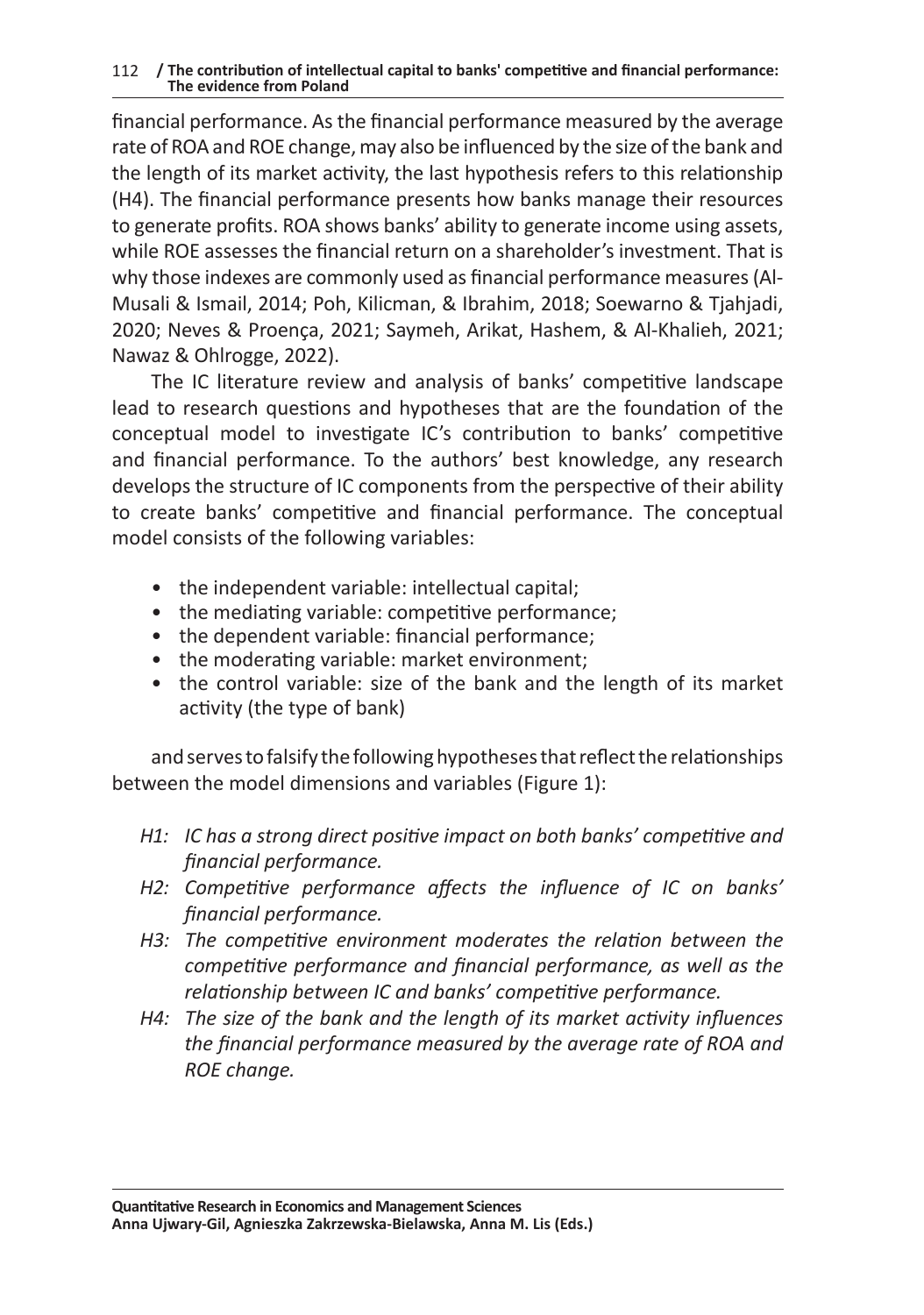

**Figure 1.** The conceptual model

# **RESEARCH METHODOLOGY**

A two-step approach was implemented to test the hypotheses. The goal of the first step was to create a measurement model and obtain an acceptable fit of the data. In the second step, the structural model was statistically verified based on the measurement model found in the first step. As there is a time lag in the impact of IC on entities' performance (Kujansivu & Lönnqvist, 2007), the data on financial performance were collected over 2012-2019 from banks' annual reports.

# **Measurement of variables**

The development of measurement tools for the variables mentioned above was based on a generalization of the literature review. The verification of content validity employed experts' assistance to determine the contents' fitness, enhance content validity, and ensure questionnaire effectiveness. After interviews with experts, the questions were modified (Joshi, Cahill & Sidhu, 2010; Shih, Chang & Lin, 2010). Therefore, the questionnaire in the field of measuring IC and environment factors should carry a certain degree of content validity.

A set of 45 IC items was proposed to create a suitable IC measurement model. Each of them was assessed from the perspective of its role in building banks' competitive performance. The variables were made operative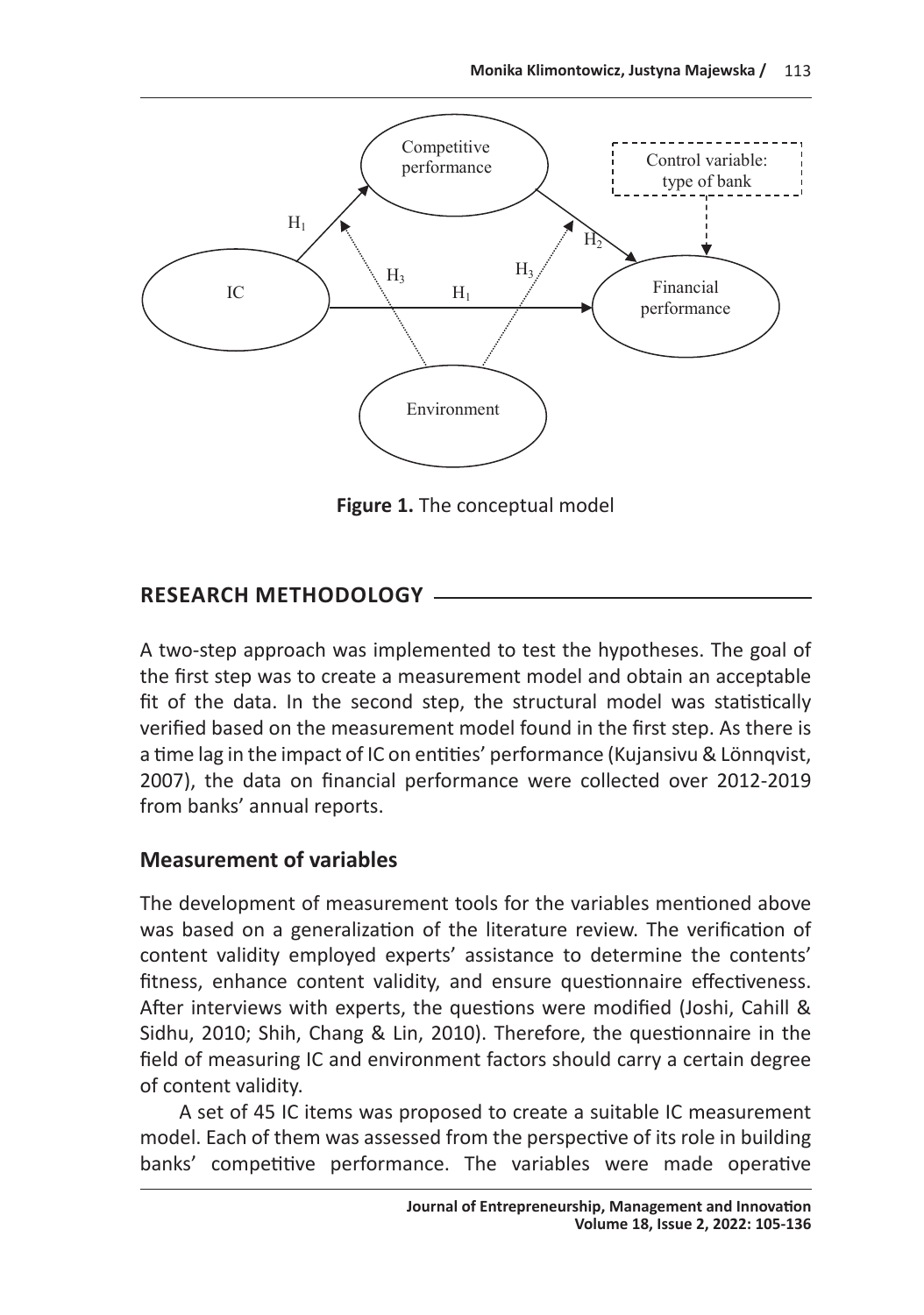according to the Likert seven-point scale (where 7 meant the highest level of importance and  $1 -$  no importance).

The competitive performance was measured by market share, market value, and a bank's innovativeness. Klimontowicz (2016) adopted the scale developed and validated by Deshpandé, Farley and Webster (1993) and Drew (1997) and later used by Lee and Choi (2003). The original scale contains five components and aims to measure the organization's market share, growth, profits, innovativeness, and overall success against its competitors. The market share meant the relation of a bank's assets to the total assets of retail banks operating in Poland. The growth, profits, and overall success were integrated into market value. The market value refers to market capitalization obtained by multiplying the number of the bank's outstanding shares by the current share price. The innovativeness described the bank's ability to exhibit consistently innovative behavior over time, meaning three dimensions: the number of innovations adopted over time, the time of innovations' adoption, and the consistency of the adoption of innovations' time (Subramanian & Nilakanta, 1996). The executive managers assessed the bank's competitive performance in comparison with other retail banks. Each variable was measured using the Likert seven-point scale (where 7 meant being significantly better and 1 being significantly worse than competitors).

Following Al-Musali and Ismail (2014), banks' financial performance was measured by a return on assets ratio (ROA) and a return on equity ratio (ROE). ROA reflects the efficiency of utilizing available assets in creating profits and it is calculated as the annual net profit of an individual bank divided by average total assets. ROE measures bank profitability by revealing how much profit a bank generates with the money invested by shareholders. Both ratios are commonly applied as measures of financial performance in IC research (Al-Musali & Ismail, 2014; Poh, Kilicman & Ibrahim, 2018; Soewarno & Tjahjadi, 2020; Neves & Proença, 2021; Saymeh, Arikat, Hashem & Al-Khalieh, 2021; *Rehman, Aslam & Iqbal, 2022*). The impact of IC on further financial performance was measured by the average ROA and ROE change rate over 2012-2019 for each bank separately.

The environment was measured by 21 items considered essential influencers in the banking market during the last few decades. They were made operative according to the Likert seven-point scale (where 1 meant no influence on the bank, 7 – very high impact on the bank).

Following the Polish banking characteristics, for control variables, the size of the bank (Shiu, 2006; Chan, 2009; Al-Musali & Ismail, 2014; El-Bannany, 2015) and the length of market (El-Bannany, 2015) activity were used. The size of the bank was measured by the level of capital and the total assets. Some researchers chose only large banks as a sample (Curado,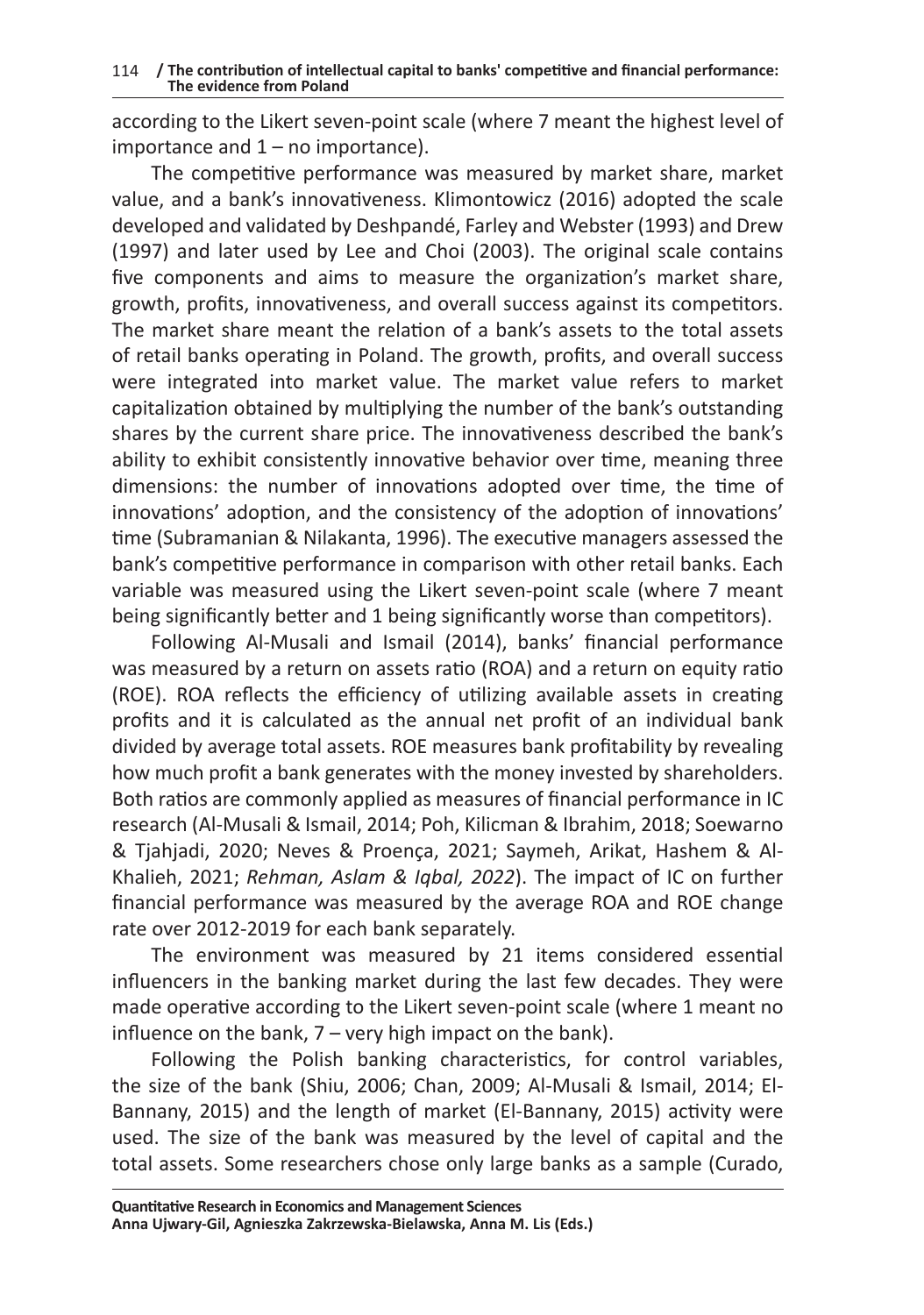2008; El‐Bannany, 2008). Analysis of the Polish banking market concentration showed that the largest banks do not always have a dominant position in the market. Thus, the size of the bank may influence market performance and efficiency. Concurrently, substantial differences concerning the length of market activity characterize the banking market. Shih, Chang, and Lin (2010) focused on the banks' ownership. Their research sample included privately owned commercial banks, state-owned banks, and cooperative banks. As the vast majority of Polish banks are privately owned, there is no rationale to use ownership as a control variable in the case of the Polish banking market.

# **Research methods**

Structural equation modeling (SEM) was implemented to examine the conceptual model. The choice of SEM is justified because of the need to test an integrated set of dependence links, distinguish between direct and indirect effects, and account for the measurement errors of the multi-item constructs (Anderson & Gerbing, 1988).

Two steps were scoped to read the SEM model (Barclay, Higgins, & Thompson, 1995): 1) an analysis of measuring model and 2) an analysis of structural model. Ameasurement model represents the relationships between constructs and their corresponding indicator variables, while the structural model tests all the hypothetical dependencies based on path analysis.

Exploratory and confirmatory analyses were conducted to construct and check the reliability and validity of the proposed IC and environment measuring scales. A specific dataset, where the number of variables is higher than the number of observations, forced the search for non-classical approaches to extract IC and environment components. Therefore, the Principal Axis Factor Analysis (PAF) implemented in the high dimension molecular data (HDMD) package in the R environment was applied (McFerrin, 2013). PAF is similar to principal components analysis, but a reduced matrix where the diagonals are the commonalities is taken into account (Revelle, 2013). For data with more variables than observations, the covariance matrix is singular, and a general inverse is used to determine the inverse correlation matrix and estimate scores. In this case, the principal axis factor method of analysis allows estimating commonalities by iteratively updating the diagonal of the correlation matrix and solving the eigenvector decomposition (McFerrin, 2013). Commonalities for each variable are estimated according to the number of factors, and convergence is defined by stabilizing total commonalities between iterations.

The analysis assessed (1) the effects of IC on financial performance (both directly and indirectly, through competitive performance), (2) the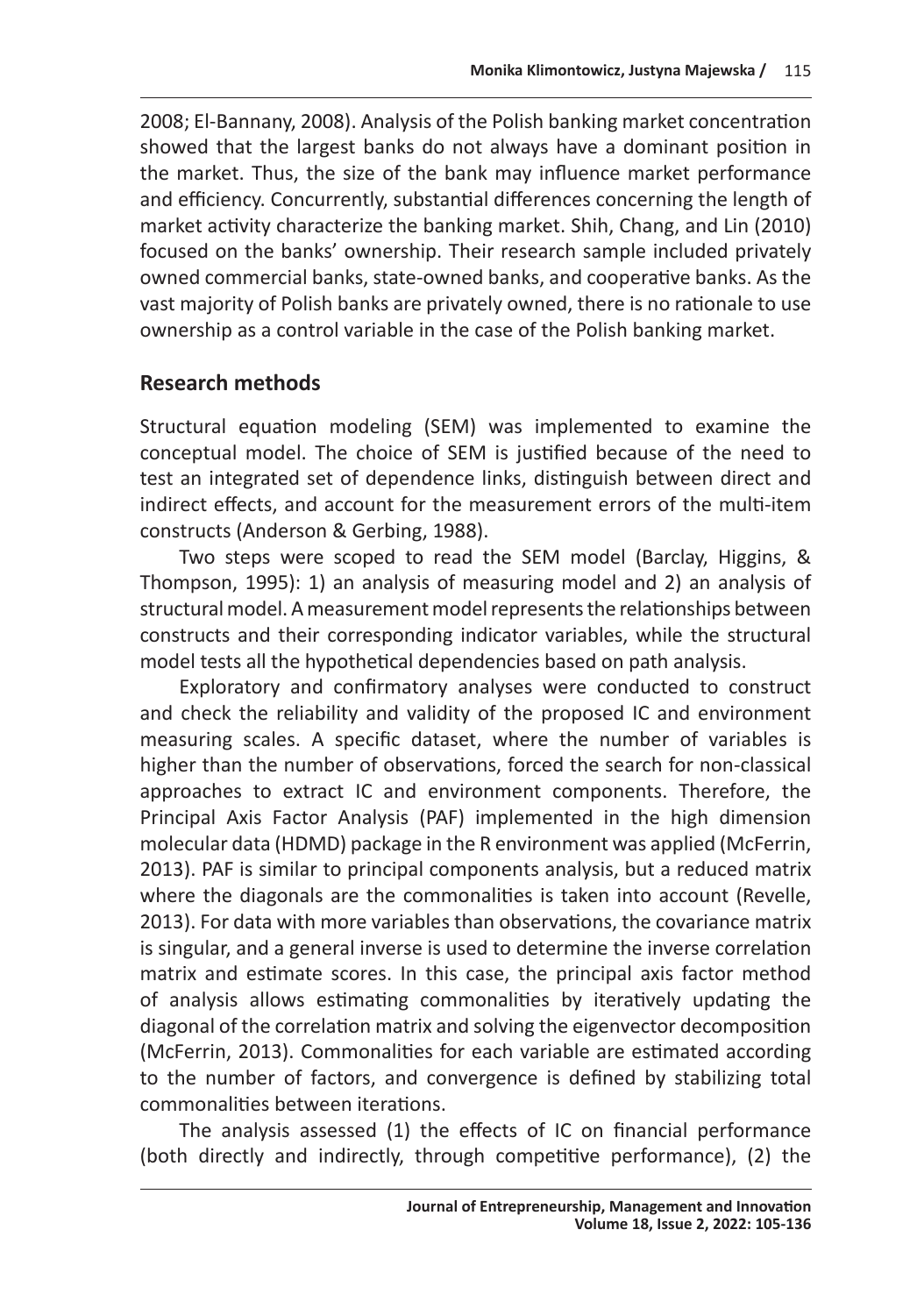effect of IC on competitive performance (as moderated by environment), and (3) the effect of competitive performance on financial performance (as moderated by event environment). Thus, the structural model with moderated mediation effects is analyzed. In general, the moderated mediation effect indicates the presence, in a single model, of one or more mediating variables and one or more moderating variables. A moderator variable interacts with a mediator variable such that the value of the indirect effect changes depending on the value of the moderator variable (such a situation is also referred to as a conditional indirect effect) (Hair, Hult, Tomas & Ringle, 2017). A conceptual and statistical model of a conditional process can be found in Hayes (2013) (model 58). Both mediation and moderation effects are tested simultaneously using a structural equation method. A general model to test these effects is created to include all possible interactions between variables in the mediation and moderation models (MacKinnon, 2008). The PLS-SEM algorithm (The Partial Least Squares Structural Equation Modelling) was selected for estimating the relationships in a structural equation model. PLS path modeling is a soft-modeling technique with less rigid distributional assumptions on the data. Research by other authors (e.g., Goodhue, Lewis, & Thompson, 2012) indicates that PLS-SEM performs as effectively as the other techniques in detecting actual paths and not falsely detecting non-existent paths when analyzing small sample sizes or data with non-normal distributions. The structural relationships were measured using PLS-SEM bootstrapping to achieve the significance of the correlation. The number of cases used was 5000 samples for the bootstrapping procedure (Hair, Ringle, & Sarstedt, 2011).

The IC, competitive performance and market environment are modeled based on a reflective measurement model. The financial performance is a composite variable and it serves as a construct. Considering all of the above, we are dealing with the reflective-formative, the second-order hierarchical component model.

Evaluation of reflective measurement models were assessed using composite reliability (the reliability), whereas validity is evaluated using the convergent validity (average variance extracted, AVE) and discriminant validity following the Fornell-Larcker criterion. After reliability and validity are established, the primary evaluation criteria for PLS-SEM results are the coefficients of determination  $(R^2)$  as well as the size and significance of the path coefficients. Besides the  $f^2$  effect sizes, predictive relevance (Q<sup>2</sup>), and the  $q^2$  effect sizes give additional insights into the quality of the model estimations (Hair, Hult, Tomas, & Ringle, 2017).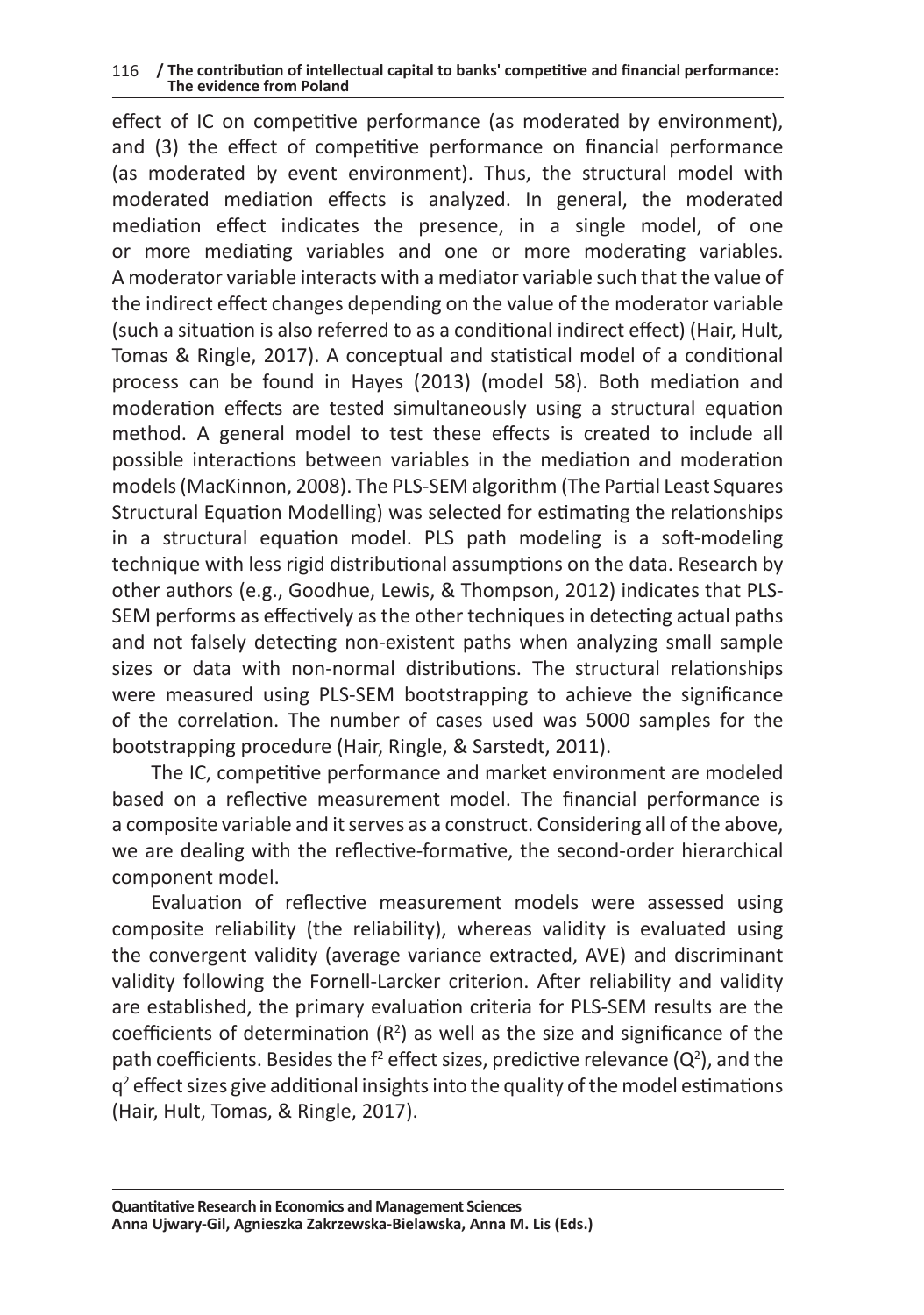# **Data collection and sample**

The dataset used to explore the research hypotheses covers 2012-2019. The empirical study on IC was conducted in 2012. The data collected for the assessment of financial performance were retrieved from banks' annual reports and referred to each year from 2012 to 2019.

The survey's target group consisted of all retail banks operating in Poland, defined as banks that offer a broad range of financial services to different segments of individual customers and fulfill all their financial needs and expectations. According to this definition, among the retail banks' features differentiating them from other banks is the broad range of distribution channels, products, and services dedicated to individuals. Their operating activity's financial sources (liabilities) are based on customers' deposits. They are primarily used in developing loans and credit products (assets). Questionnaires were spread among high-level managers responsible for organizational development, who know the bank's competencies and capabilities. The research was conducted under the auspices of the Polish Banks Association and the National Science Centre. The data was collected by two methods – PAPI (personal and pencil interviews) and CAWI (computerassisted web interviews). 37.9% of banks' executive managers responded to the research invitation and filled in a questionnaire correctly (the total number of retail banks operating in the Polish banking market in 2012 was 29). A similar sample size was applied in other research conducted in European banking markets (e.g., Neves & Proença, 2021; Anielak-Sobczak, 2022). All the questionnaires were completed by senior (54.5% of the respondents) or middle-level (45.5%) managers.

The sample included banks established in Poland and credit institutions operating in the Polish banking market but established in European countries. The list of banks that conformed to this definition is presented in Table 2.

The number of samples is accurate for applying multiple regression analysis of the SEM-PLS model. The statistical power of the sample using Cohen's retrospective test (1992) was carried out as it was suggested in Hair, Hult, Tomas, and Ringle (2017). As the number of independent variables in the measurement and structural models is two, we need 11 observations to achieve a statistical power of 80% for detecting  $R^2$  values of at least 0.5 with a 5% probability of error.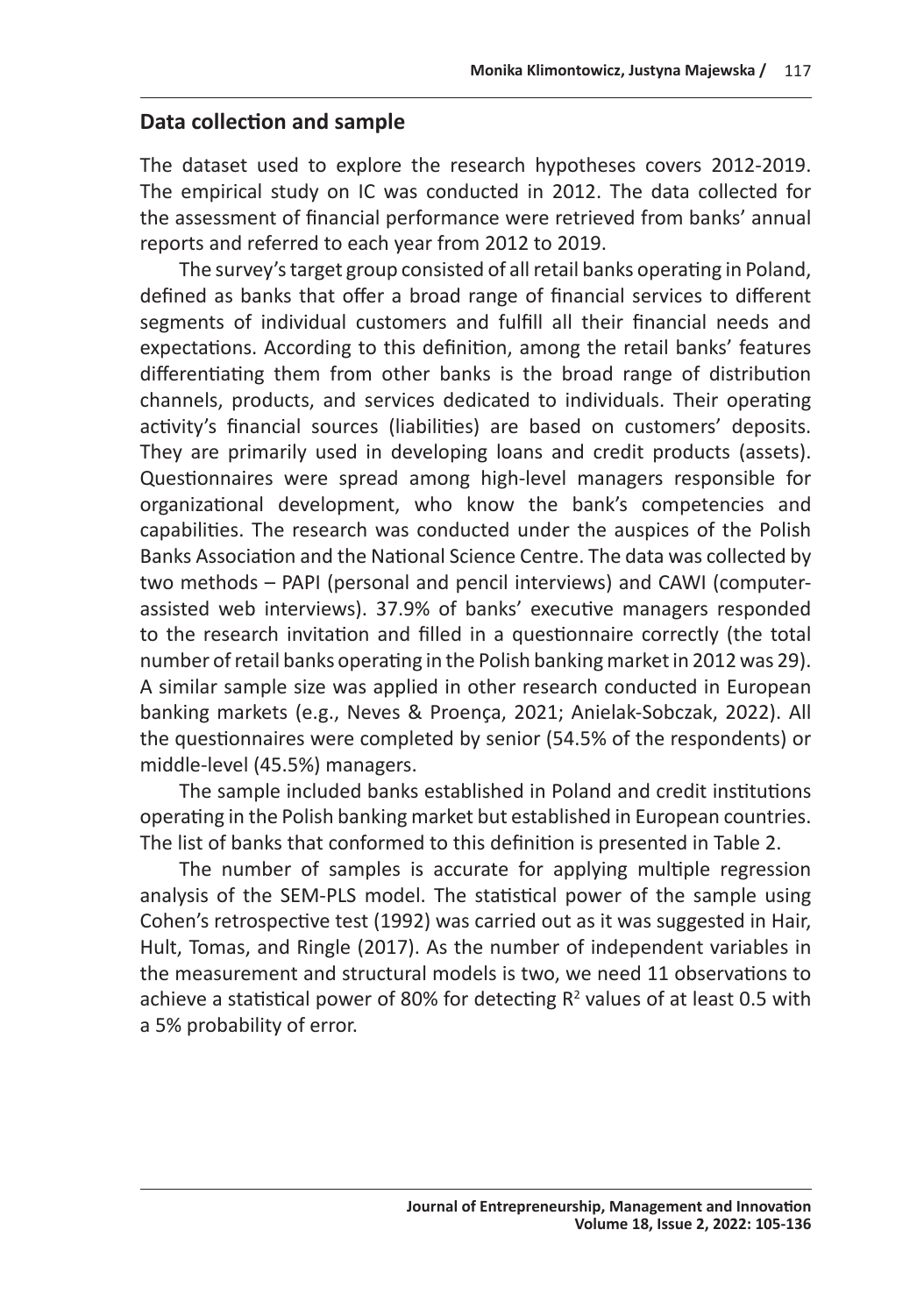| <b>Banks</b>                             |                                   |  |  |  |
|------------------------------------------|-----------------------------------|--|--|--|
| Alior Bank SA                            | Eurobank SA                       |  |  |  |
| Bank BPH SA                              | FM Bank SA                        |  |  |  |
| Bank DnB Nord Polska SA                  | Getin Noble Bank SA               |  |  |  |
| Bank Gospodarki Żywnościowej SA          | Idea Bank SA                      |  |  |  |
| Bank Handlowy w Warszawie (CitiHandlowy) | ING Bank Śląski SA                |  |  |  |
| Bank Millenium SA                        | Invest Bank SA                    |  |  |  |
| Bank Ochrony Środowiska SA               | Kredyt Bank SA                    |  |  |  |
| <b>Bank Pocztowy SA</b>                  | Meritum Bank ICB SA               |  |  |  |
| Bank Polska Kasa Opieki SA               | Nordea Bank Polska SA             |  |  |  |
| Bank Polskiej Spółdzielczości SA         | PKO Bank Polski SA                |  |  |  |
| Bank Zachodni WBK SA                     | Polbank EFG SA                    |  |  |  |
| <b>BNP PARIBAS SA Oddział w Polsce</b>   | Raiffeisen Bank Polska SA         |  |  |  |
| <b>BRE Bank SA</b>                       | Santander Consumer Bank Polska SA |  |  |  |
| Credit Agricole Bank Polska SA           | <b>SGB Bank SA</b>                |  |  |  |
| Deutsche Bank Polska SA                  |                                   |  |  |  |

### **Table 2.** The list of retail banks operating in Poland (the target population)

Altogether, the sample banks' assets represented 79.4% of total Polish banking sector assets. The total assets of banks that responded to the questionnaire correctly equaled PLN 561 205 million, which corresponded to 61.01% of all sample banks and 48.44% of all banks operating in the Polish banking market. The structure of the assets was as follows: 54.5% accounted for domestic capital, while 45.5% accounted for foreign capital. Such a structure corresponded to the capital structure of the Polish banking system. Over half of the banks that participated in the research were medium-sized and large banks with assets exceeding PLN 20 billion. The sample structure in terms of the value of assets is presented in Table 3.

| The value of sample banks' assets (in billion) The share in the research sample (in %) |      |
|----------------------------------------------------------------------------------------|------|
| $1 - 5$                                                                                | 9.1  |
| $5.1 - 10$                                                                             | 9.1  |
| $10.1 - 20$                                                                            | 27.3 |
| $20.1 - 50$                                                                            | 18.2 |
| over 50                                                                                | 36.4 |

**Table 3.** The structure of the sample in terms of the value of assets

The sample included banks with over a hundred years of tradition, banks established after 1989 and those found in the current century. These groups are represented evenly  $-36.4\%$  of the surveyed banks started operating before the political transformation, 27.3% in the 1990s, and 36.4% after 2000.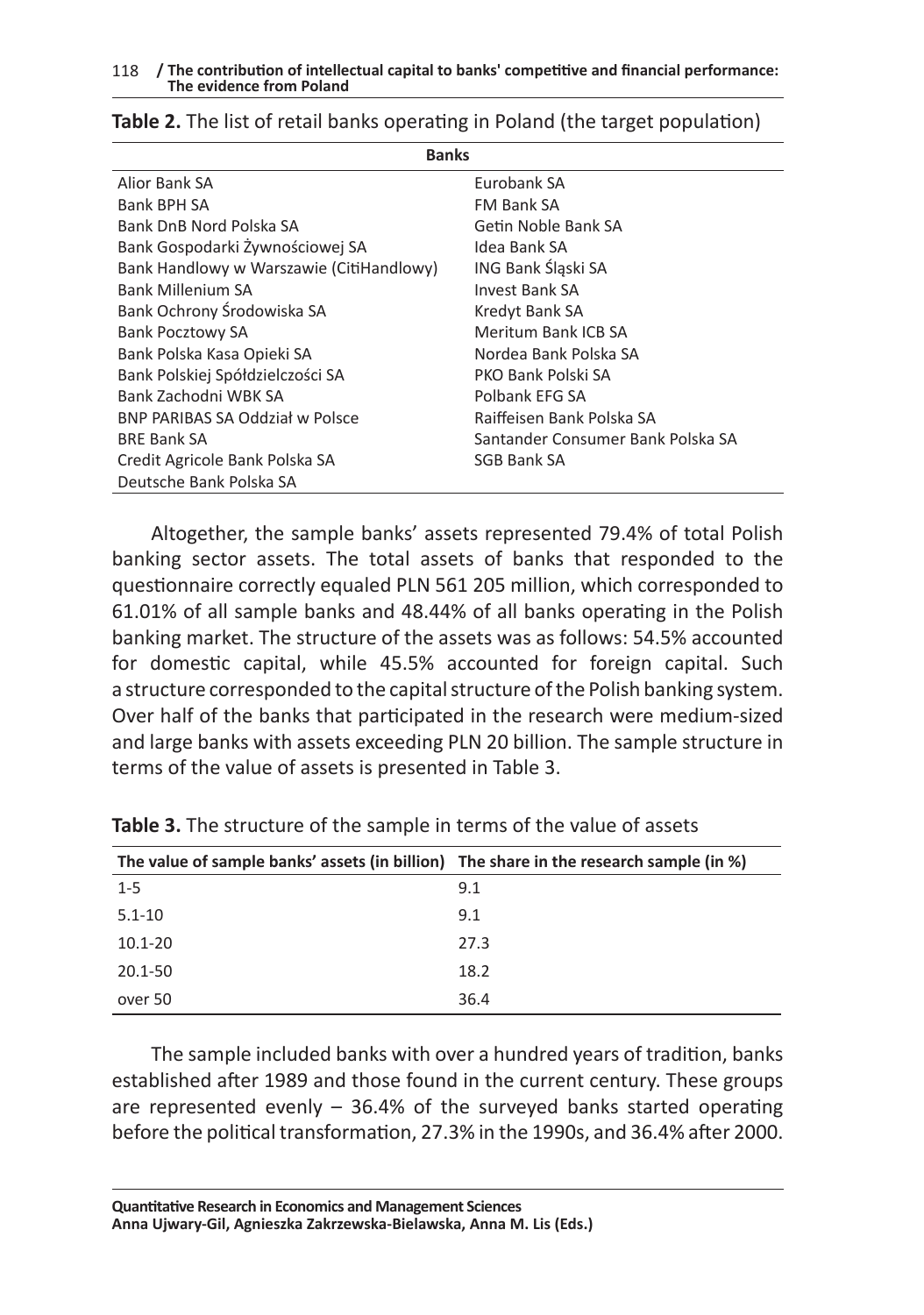The sample was also diversified considering the banks' number of employees and the number of branches (Tables 4 and 5).

| The number of employees (in thousands) | The share in the research sample (in %) |
|----------------------------------------|-----------------------------------------|
| less than 1                            | 9.1                                     |
| $1.1 - 5$                              | 36.4                                    |
| $5.1 - 10$                             | 18.2                                    |
| Over 10                                | 36.4                                    |

**Table 4.** The structure of the sample in terms of the number of employees

| The number of branches | The share in the research sample (in %) |
|------------------------|-----------------------------------------|
| less than 50           | 9.1                                     |
| 51-100                 | 9.1                                     |
| 101-200                | 9.1                                     |
| 201-300                | 9.1                                     |
| 301-500                | 27.3                                    |
| over 500               | 36.4                                    |

**Table 5.** The structure of the sample in terms of the number of branches

Considering the retail banks' features, such as the value of assets, banks' territorial scope and business profile, the year of banks' establishment, the number of employees and branches, and persons filling in the questionnaire, the analyzed sample may be considered representative.

# **RESULTS AND DISCUSSION**

# **The analysis of the measuring model**

The factor analysis was applied to answer the question concerning IC components and their importance in creating value for customers and gaining a competitive advantage in the market (competitive performance and efficiency). The results identified three dimensions of IC and three dimensions of the environment. From 45 items designed to measure IC, 28 items remained: 12 items loaded the capital of processes, 7 items loaded human capital and 9 items loaded relational capital. Three factors of IC account for 72.3% of the item variance, with the first factor (Capital of Processes) which explains 40.7% of the total variance. The results of the factor composite reliability, Cronbach's α and AVE, are superior to the limits set in the literature (i.e., Cronbach's α≥0.7; composite reliability≥0.7, AVE≥0.5) (Roldán & Sánchez-Franco, 2012).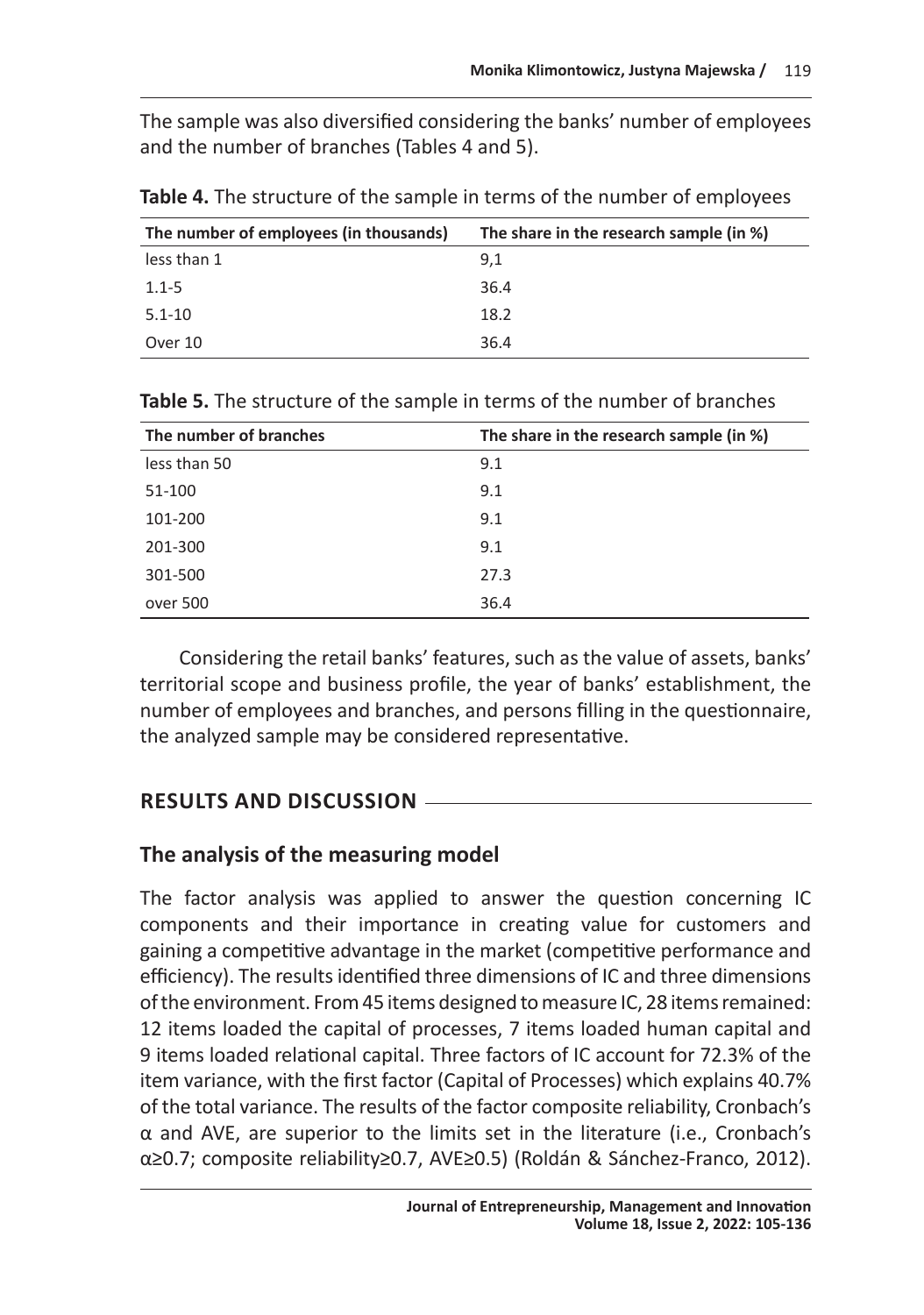Table 6 introduces the items representing the variables and factor loadings concerning IC (only items with a factor loading at least 0.70 are considered).

| Latent variables and scale items                                 | Loading | Composite<br>reliability | Cronbach<br>α | <b>AVE</b> |
|------------------------------------------------------------------|---------|--------------------------|---------------|------------|
| Capital of Processes (PC)                                        |         |                          |               |            |
| The level of service modernity                                   | 0.814   |                          |               |            |
| The investment in innovations                                    | 0.844   |                          |               |            |
| The implementation of innovative products                        | 0.791   |                          |               |            |
| The implementation of innovative procedures                      | 0.883   |                          |               |            |
| The usage of technology in bank's management                     | 0.821   |                          |               |            |
| The investment in marketing                                      | 0.737   | 0.963                    | 0.885         | 0.765      |
| The number of employees                                          | 0.770   |                          |               |            |
| The efficiency and timeliness of services                        | 0.828   |                          |               |            |
| The usage of traditional distribution channels                   | 0.931   |                          |               |            |
| The usage of modern distribution channels                        | 0.884   |                          |               |            |
| The safe and comfortable way of transactions authorisation 0.850 |         |                          |               |            |
| The number of ATMs                                               | 0.841   |                          |               |            |
| Human Capital (HC)                                               |         |                          |               |            |
| The will of cooperation and knowledge sharing                    | 0.783   |                          |               |            |
| The quality of executive management                              | 0.953   |                          |               |            |
| The quality of middle level management                           | 0.966   |                          |               |            |
| The level of managers' acceptance                                | 0.936   | 0.949                    | 0.871         | 0.773      |
| The quality of the motivation system                             | 0.878   |                          |               |            |
| The quality of leadership                                        | 0.926   |                          |               |            |
| The knowledge of clients' needs                                  | 0.867   |                          |               |            |
| <b>Relational Capital (RC)</b>                                   |         |                          |               |            |
| The brand value                                                  | 0.708   |                          |               |            |
| The employees' knowledge and the level of education              | 0.804   |                          |               |            |
| The employees' identification with the bank's objectives         | 0.894   |                          |               |            |
| The level of knowledge regarding a bank and its offer            | 0.722   |                          |               |            |
| A customer-oriented attitude                                     | 0.773   | 0.945                    | 0.892         | 0.627      |
| The ability to develop long-term relations with clients          | 0.775   |                          |               |            |
| The willingness to self-development                              | 0.872   |                          |               |            |
| The level of employees' innovativeness                           | 0.701   |                          |               |            |
| The branches' organisation and working hours                     | 0.819   |                          |               |            |

### **Table 6.** Reliability of measurement IC scale

**Quantitative Research in Economics and Management Sciences Anna Ujwary-Gil, Agnieszka Zakrzewska-Bielawska, Anna M. Lis (Eds.)**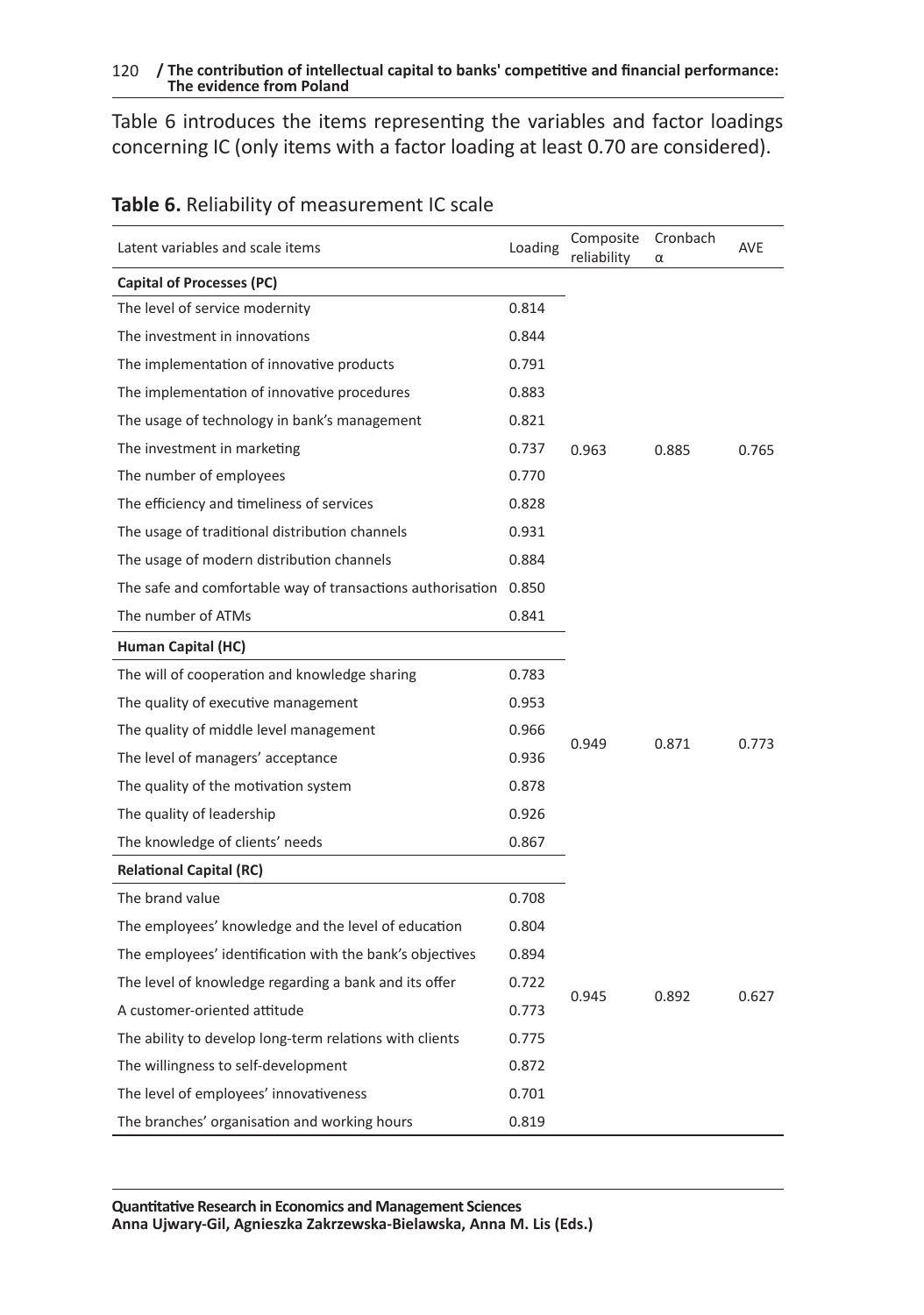Among the three dimensions of IC identified (capital of processes, human capital, and relational capital), the capital of processes presents the highest potential for creating bank's competitive advantage. This finding does not correspond with some previous research conducted on the banking market that showed the dominance of human capital over the other IC components (e.g., Curado, 2008; Al-Musali & Ismail, 2014). But the internal structure of this IC dimension shows the importance of using technology and implementing innovations. Thus, the results correspond with studies that positively verified the relation between innovation capital and firms' performance (Shih, 2008; Tseng, Lan, Lu & Chen, 2013) and market predictions concerning customers' adoption of technology and innovations (First Data Corporation, 2010; Williams & Page, 2011; BMO Wealth Institute, 2014).

The internal structure of human capital reveals the significance of management and knowledge sharing for building banks' competitive performance. The impact of IC strategic management on value creation was also found by Kianto, Andreeva and Pavlov (2013). The findings correspond with Shih, Chang, and Lin (2010), who pointed out the importance of exchanging and sharing information in banks. It is also consistent with the conclusion that creating knowledge variety is the most critical activity in the management of IC (Schiuma & Lerro, 2008). The results proved the role of relational capital in the process of building banks' competitiveness. The internal structure of this IC corresponds with factors influencing customer loyalty in the banking sector (Skowron & Kristensen, 2012).

For the environment, 10 items remain from the original 21. The first dimension presents variables influencing the banking market conditions (5 items), the second consists of items referring to the market activity and the competitive strength of other banks (3 items) and the third one presents variables connected with entry barriers (2 items). Three dimensions of environment account for 64.9% of the total variance, with the first category explaining 30.3% of the total item variance. Table 7 introduces the environmental items representing the variables and factor loadings. The dimensions of environmental factors pointed out the importance of market conditions, the competitors' strengths and entry barriers. This result coincides with previous market-based concepts that assumed market factors as determinants of firms' competitive advantage (Porter, 1990; Acur & Bititci, 2004; Rumelt, 1991; Obłój, 2007).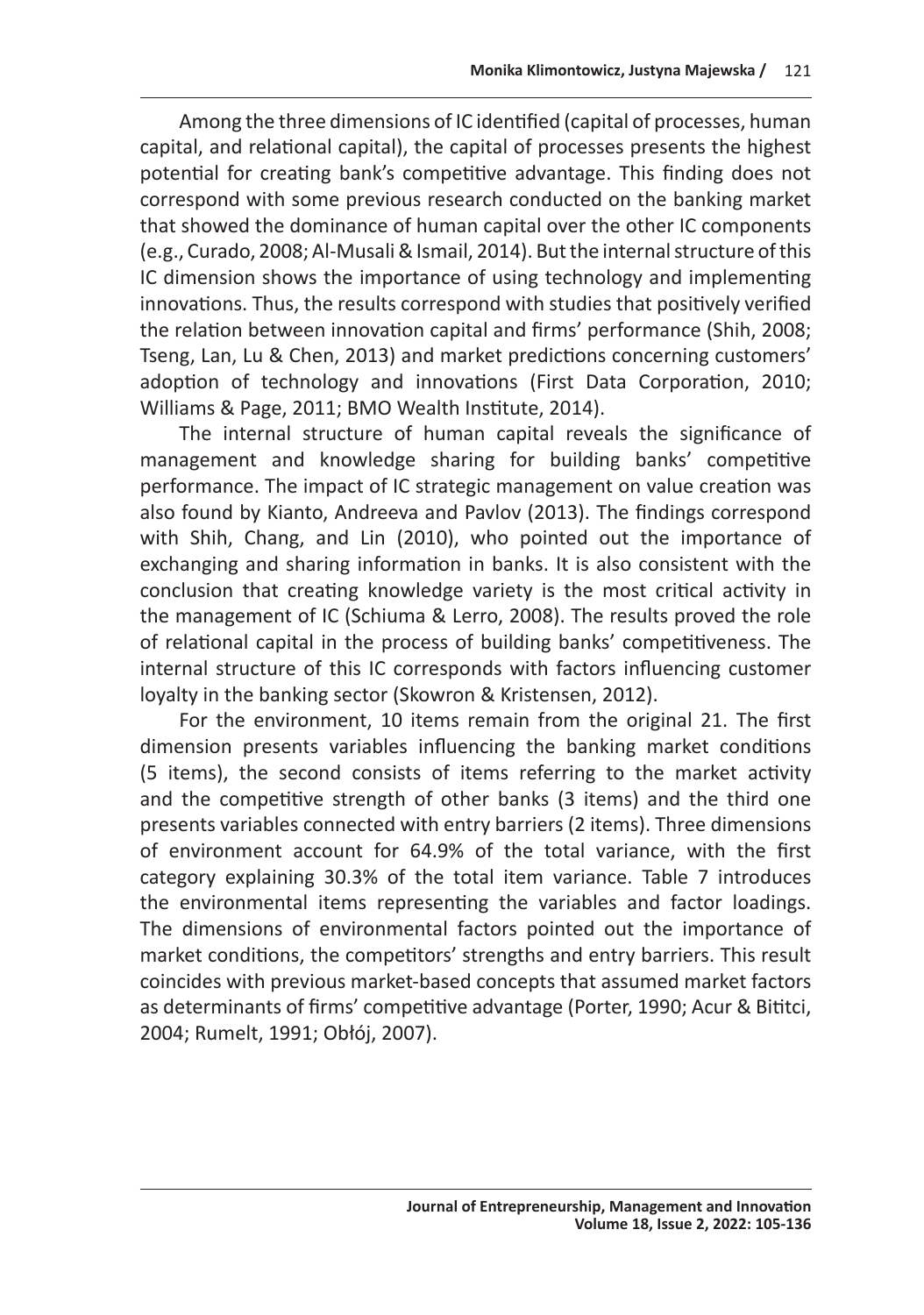| Latent variables and scale items          | Loading | Composite<br>reliability | Cronbach<br>alpha | <b>AVE</b> |
|-------------------------------------------|---------|--------------------------|-------------------|------------|
| <b>Banking Market Conditions (BMC)</b>    |         | 0.900                    | 0.832             | 0.766      |
| The establishment of new banks            | 0.727   |                          |                   |            |
| The situation in financial markets        | 0.760   |                          |                   |            |
| The market capacity                       | 0.824   |                          |                   |            |
| The number of competitors                 | 0.885   |                          |                   |            |
| The technological progress                | 0.747   |                          |                   |            |
| <b>Other Banks' Competitiveness (OBC)</b> |         | 0.878                    | 0.787             | 0.506      |
| The competitive strength of other banks   | 0.871   |                          |                   |            |
| The level of customers' loyalty           | 0.839   |                          |                   |            |
| The competitors' pricing policy           | 0.810   |                          |                   |            |
| <b>Entry Barriers (EB)</b>                |         | 0.815                    | 0.795             | 0.526      |
| The equity relationships                  | 0.849   |                          |                   |            |
| The deregulation of financial markets     | 0.702   |                          |                   |            |
|                                           |         |                          |                   |            |

#### **Table 7.** Reliability of the measurement environment scale.

The competitive performance construct is composed of three items (market share, market value and a bank's innovativeness) with these values of indicators: Cronbach's  $\alpha$  = 0.85, composite reliability = 0.84, AVE = 0.61. All factor loadings are higher than 0.8.

As the financial performance is a composite variable, hence no quality of measurement in the actual sense of the word takes place. Discriminant validity was calculated to observe to which extent a factor indeed differs from others (Hair Jr, Sarstedt, Hopkins & Kuppelwieser, 2014). To get such results, each factor's AVE square root values were compared with the correlations between constructs associated with these factors (Fornell & Larcker, 1981). All cases (Tables 8 and 9) show values on the diagonal higher than corresponding correlations.

| <b>IC dimensions</b>      | Capital<br>of Processes | <b>Human Capital</b> | <b>Relational</b><br>Capital |
|---------------------------|-------------------------|----------------------|------------------------------|
| Capital of Processes      | 0.875                   |                      |                              |
| Human Capital             | 0.373                   | 0.879                |                              |
| <b>Relational Capital</b> | 0.491                   | 0.300                | 0.792                        |

Table 8. Discriminant validity of dimensions of IC<sup>a</sup>

Note: <sup>a</sup>AVE square root has been calculated on the diagonal (in bold).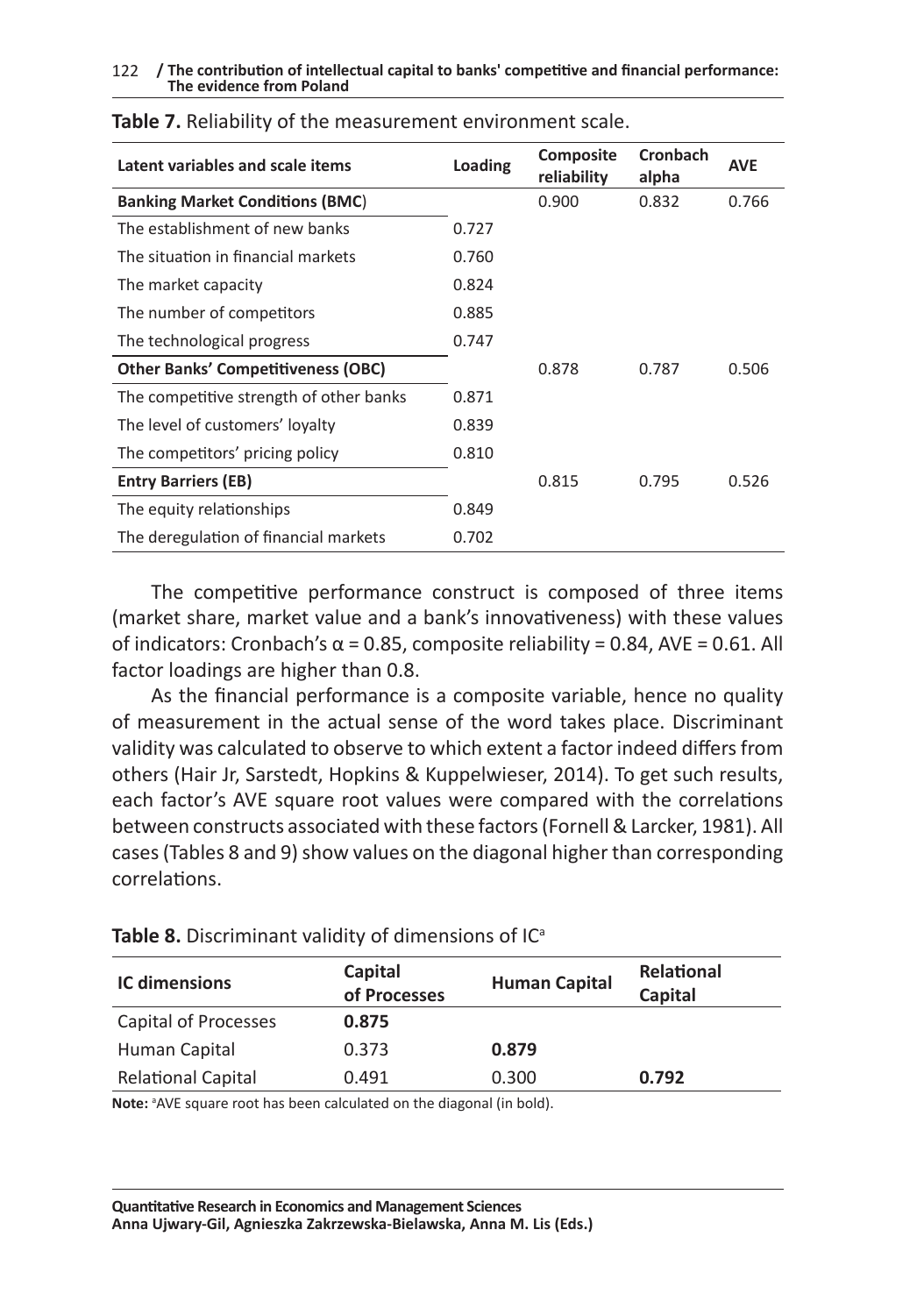| <b>Environment dimensions</b>       | <b>Banking market</b><br>conditions | Other Banks'<br><b>Competitiveness</b> | <b>Entry Barriers</b> |
|-------------------------------------|-------------------------------------|----------------------------------------|-----------------------|
| <b>Banking Market</b><br>Conditions | 0.875                               |                                        |                       |
| Other Banks'<br>Competitiveness     | $-0.050$                            | 0.711                                  |                       |
| <b>Entry Barriers</b>               | 0.373                               | $-0.109$                               | 0.725                 |

Note: <sup>a</sup> AVE square root has been calculated on the diagonal (in bold).

The results mean that indicators displayed to measure the different given factors are reliable and have discriminant validity. Therefore, the analysis suggests that the scales possess composite, convergent, and discriminant validity.

### **The assessment of the structural model**

The first step of the structural model's assessment relied on verifying the direct relationship between IC and financial performance. The effect obtained is positive and significant ( $\beta$ =0.224, p<0.05). In the second step, the mediator effect (i.e., competitive performance) was included. This indirect effect is positive and significant (between IC and competitive performance: β=0.316, p<0.001, and competitive performance and financial performance: β=0.320, p<0.001). The relationship between competitive performance and financial performance is not fully mediated according to the variance accounted for (VAF) index (Goodhue, Lewis & Thompson, 2012), resulting in a value of 0.418 (which is lower than 0.800 for total indirect effect – full mediation and higher than 0.200 for no mediation). The mediation effect did not eliminate the direct relationship between IC and financial performance. IC impacts 12.6% of the variance in competitive performance, which is quite significant, considering how many other issues affect the competitive performance of banks. The results of the structural model analysis are presented in Table 10.

The moderator effect, an environment of banks, was included in the next step to compare IC and competitive performance (first moderator effect) and the relation between competitive performance and financial performance (second moderator effect). The moderator effect of the environment is present in both relations. The moderator effect increases the explained variance of financial performance by 13%, confirming the double moderator effect of the environment of the proposed model. It is worth stressing that its absolute effect on financial performance is stronger than on competitive performance (Figure 2).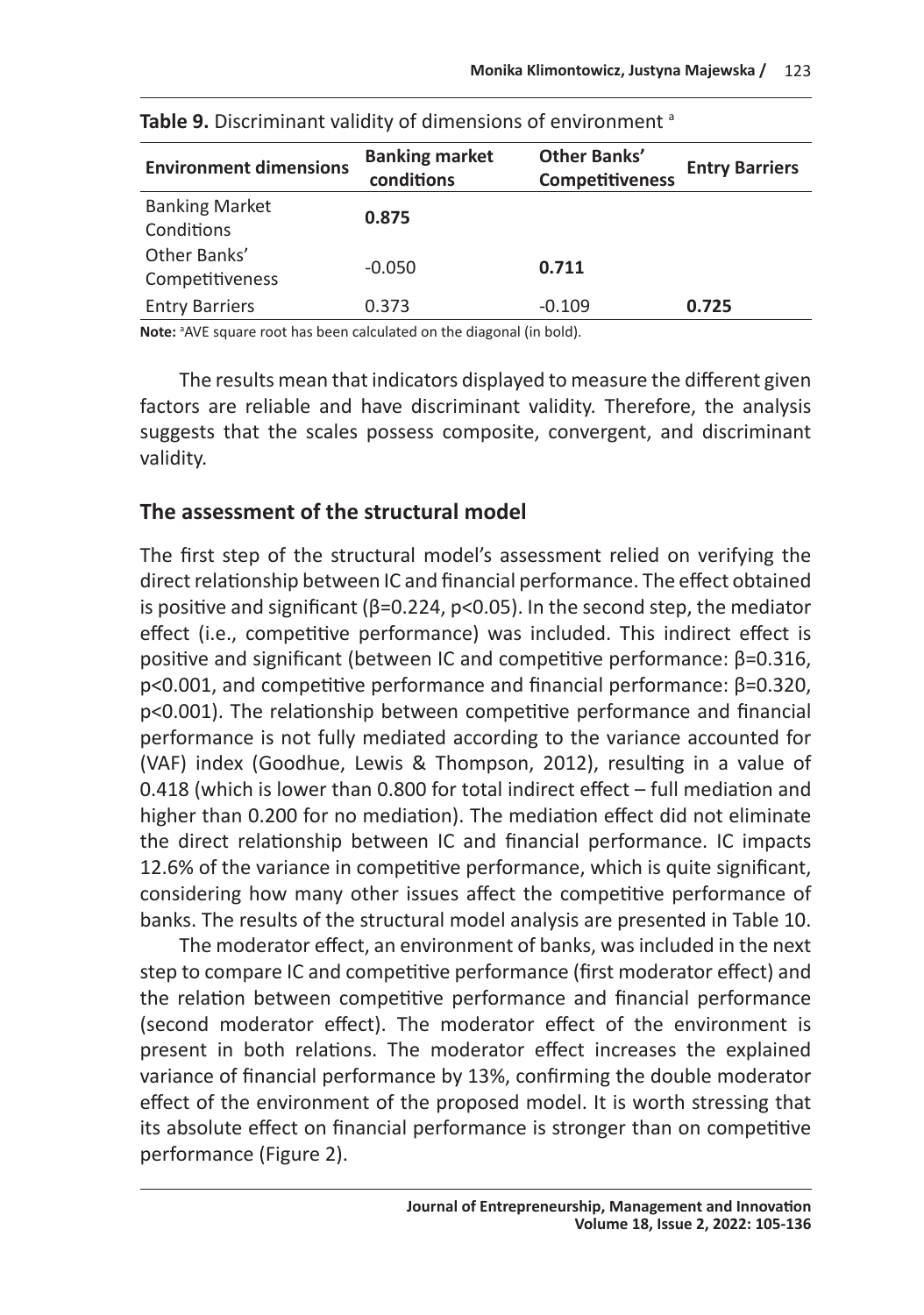| Path                                      | <b>Path coefficient Beta</b> | $\mathbb{R}^2$ | p-value |
|-------------------------------------------|------------------------------|----------------|---------|
| Direct effect                             |                              |                |         |
| $IC \rightarrow FP$                       | 0.224                        | 0.049          | **      |
| <b>Mediation effect</b>                   |                              |                |         |
| $IC \rightarrow FP$                       | 0.217                        |                | **      |
| $IC \rightarrow CP \rightarrow FP$        | 0.294                        | 0.372          |         |
| $IC \rightarrow CP$                       | 0.316                        | 0.126          | ***     |
| $CP \rightarrow FP$                       | 0.320                        |                | ***     |
| <b>Conditional mediation effect</b>       |                              |                |         |
| $IC \rightarrow FP$ (c)                   | 0.201                        |                | **      |
| $IC \rightarrow CP$ (a)                   | 0.652                        |                | ***     |
| $CP \rightarrow FP(b)$                    | 0.237                        |                | **      |
| $1.C.*E \rightarrow CP*E \rightarrow FP$  |                              | 0.503          |         |
| $IC^*E \rightarrow CP(a_1)$               | 0.227                        | 0.145          | **      |
| C.P.*E $\rightarrow$ FP (b <sub>1</sub> ) | 0.219                        |                | **      |

### **Table 10.** Path analysis of the structural model

**Note:** \*\*\*p<0.001; \*\*p<0.05.



**Figure 2.** Conditional mediation model

Considering this, the control variables (the size of the bank and the length of its market activity) are relevant and significant (coefficients are above 0.2, see Table 11).

**Quantitative Research in Economics and Management Sciences Anna Ujwary-Gil, Agnieszka Zakrzewska-Bielawska, Anna M. Lis (Eds.)**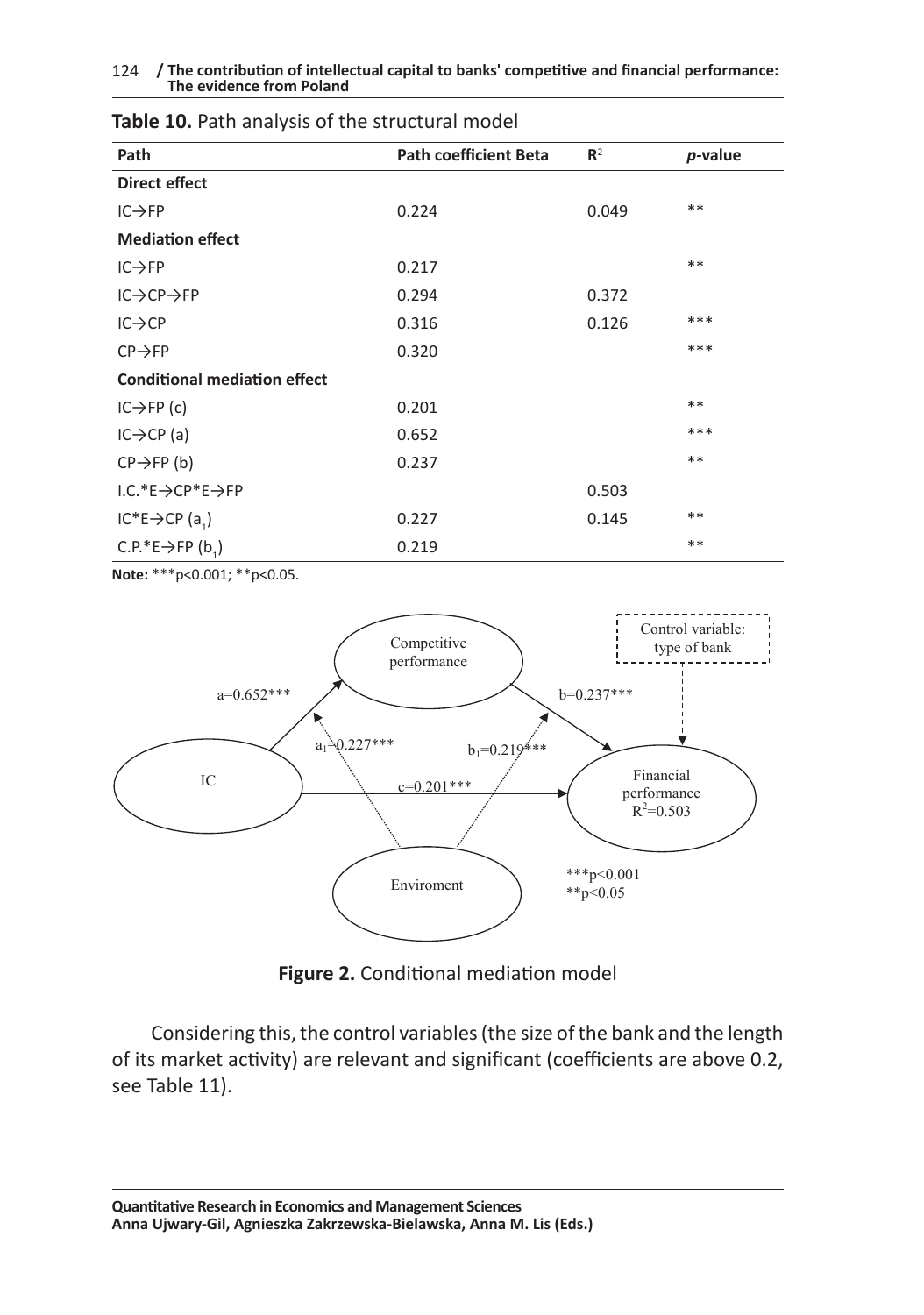| <b>IQDIC 11.</b> CONTROL VALIQUICS IN THE STRUCTURE INDUCT |             |        |  |
|------------------------------------------------------------|-------------|--------|--|
| Variable                                                   | <b>Beta</b> | t-test |  |
| Size of the bank                                           | 0.310       | 6.102  |  |
| Length of banks market activity                            | 0.218       | 8.327  |  |

| Table 11. Control variables in the structural model |  |
|-----------------------------------------------------|--|
|-----------------------------------------------------|--|

The statistical assessment of the conceptual model describing the contribution of IC to banks' competitive and financial performance verified the assumptions that have grown from a literature review. A summary of hypotheses is as follows (all hypotheses are confirmed):

- H1: IC positively affects competitive and financial performance. The impact of IC on financial performance explains only 4.9% of the variance of financial performance and 12.6% of the variance of competitive performance. A similar level was considered by Kianto, Andreeva, and Pavlov (2013) as quite significant, considering how many other issues affect competitive performance. The results are coherent with other studies examining the IC impact on financial performance (e.g., Neves & Proença, 2021; Yaseen & Al-Amarneh, 2021; Nawaz & Ohlrogge, 2022; *Rehman, Aslam & Iqbal, 2022) and competitive performance measured by market share (e.g., Rehman, Aslam & Iqbal, 2022) although they applied research methodology.*
- H2: Competitive performance has a moderator effect on the relationship between IC and financial performance. This effect leads to an increase up to 37.2% of this model's capacity to define the explained variance of financial performance.
- H3: Environment moderates positively the relationship between IC and competitive performance, as well as the relationship between competitive performance and financial performance. Findings suggest that the strength of moderation between IC and competitive performance is slightly weaker than the relationship between competitive performance and financial performance. It means that the environment plays a significant role in financial performance assessment. The created model (with competitive performance as moderator and environment as the mediator) explains 50.3% of the variance of financial performance. In the case of banks, the results show that applying the resource-based theory might not be sufficient to gain a competitive advantage and sustainable market position. Banks' financial performance depends not only on the ability to manage intangible (IC) and tangible assets but also on fulfilling regulatory requirements and managing different kinds of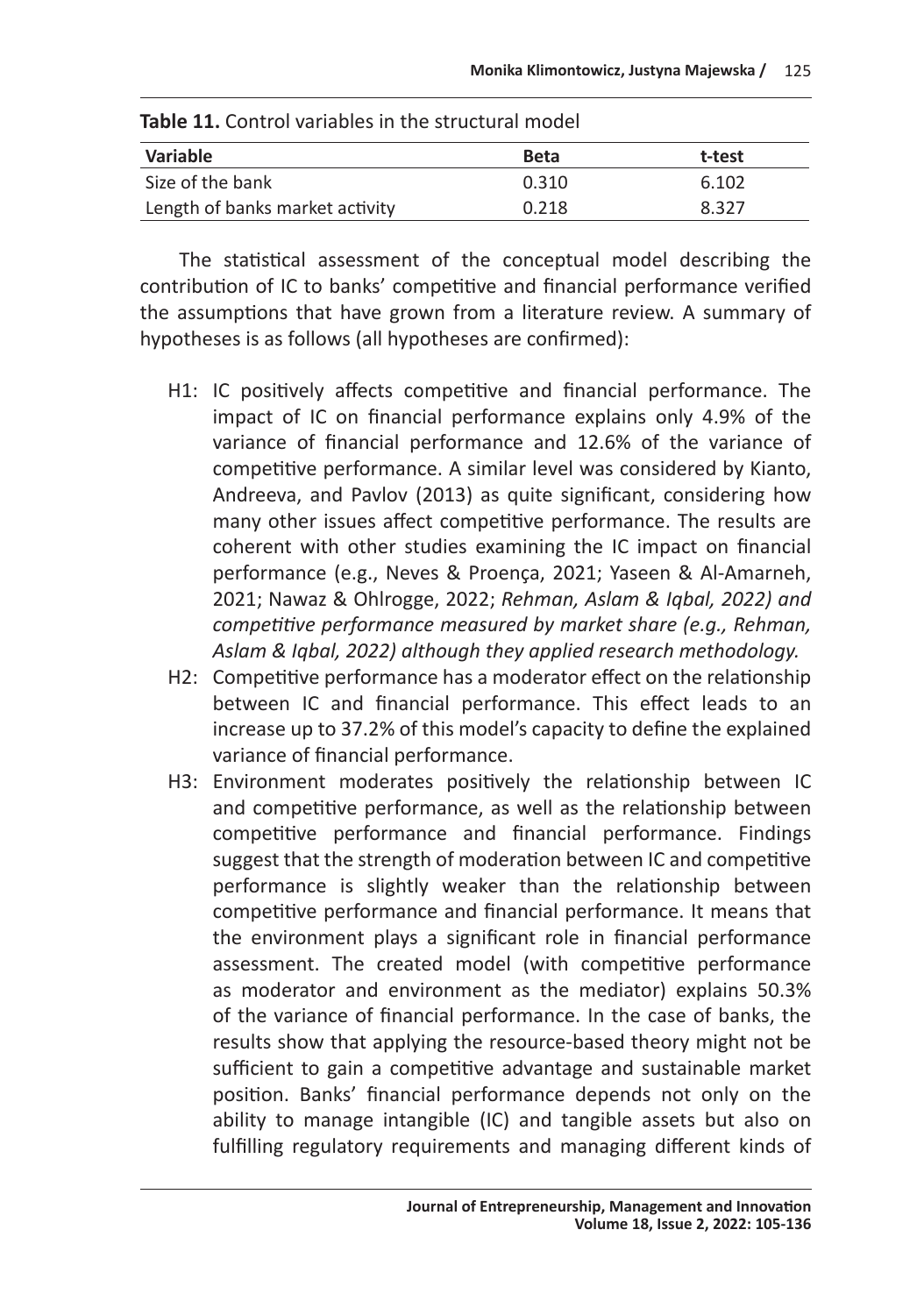risks (Holland, 2010). The impact of such external determinants of IC as a market structure was also investigated and proved by El-Bannany (2015).

H4: The size of the bank and the length of its market activity influences the financial performance measured by the average rate of ROA and ROE change. It is coherent with previous hypothesis verification, as fulfilling regulatory requirements is strictly connected with the level of capital and assets.

# **CONCLUSIONS**

The paper presents the contribution of intellectual capital to banks' competitive and financial performance. In designing the performance measurement system of the individual components of the proposed structural model, it was necessary to adjust them to specific characteristics of the banking sector. It helped find those components that can drive organizations to a higher degree of competition by improving the value creation process.

Among the three dimensions of IC identified (capital of processes, human capital, and relational capital), the capital of processes presents the highest potential for creating a bank's competitive advantage. The findings extended the knowledge on IC structure and proved the necessity to conduct systematic research on their importance for creating value for customers and gaining competitive advantage. Due to changing environmental conditions in the banking market, particular IC components' importance is changing. The dominance of human capital over the other IC components proved in previous research has not been confirmed. Today, the capacity to use technology and implement innovations seen in the capital of processes is much more critical. But still the management and knowledge sharing contribute significantly to banks' value creation and competitive performance. The results proved the role of relational capital in the process of building banks' competitiveness. The internal structure of this IC corresponds with factors influencing customer loyalty in the banking sector.

The research results pointed out the importance of market conditions, the competitors' strength, and entry barriers, which has a huge impact on the theoretical foundation of further IC research. It seems irrelevant to apply only the resource-based theory anymore. A new attitude combining both resource-based and market-based approaches is needed.

The results proved the positive IC impact on banks' competitive and financial performance. It must be stressed that the relationship between IC and financial performance is moderated by competitive performance. In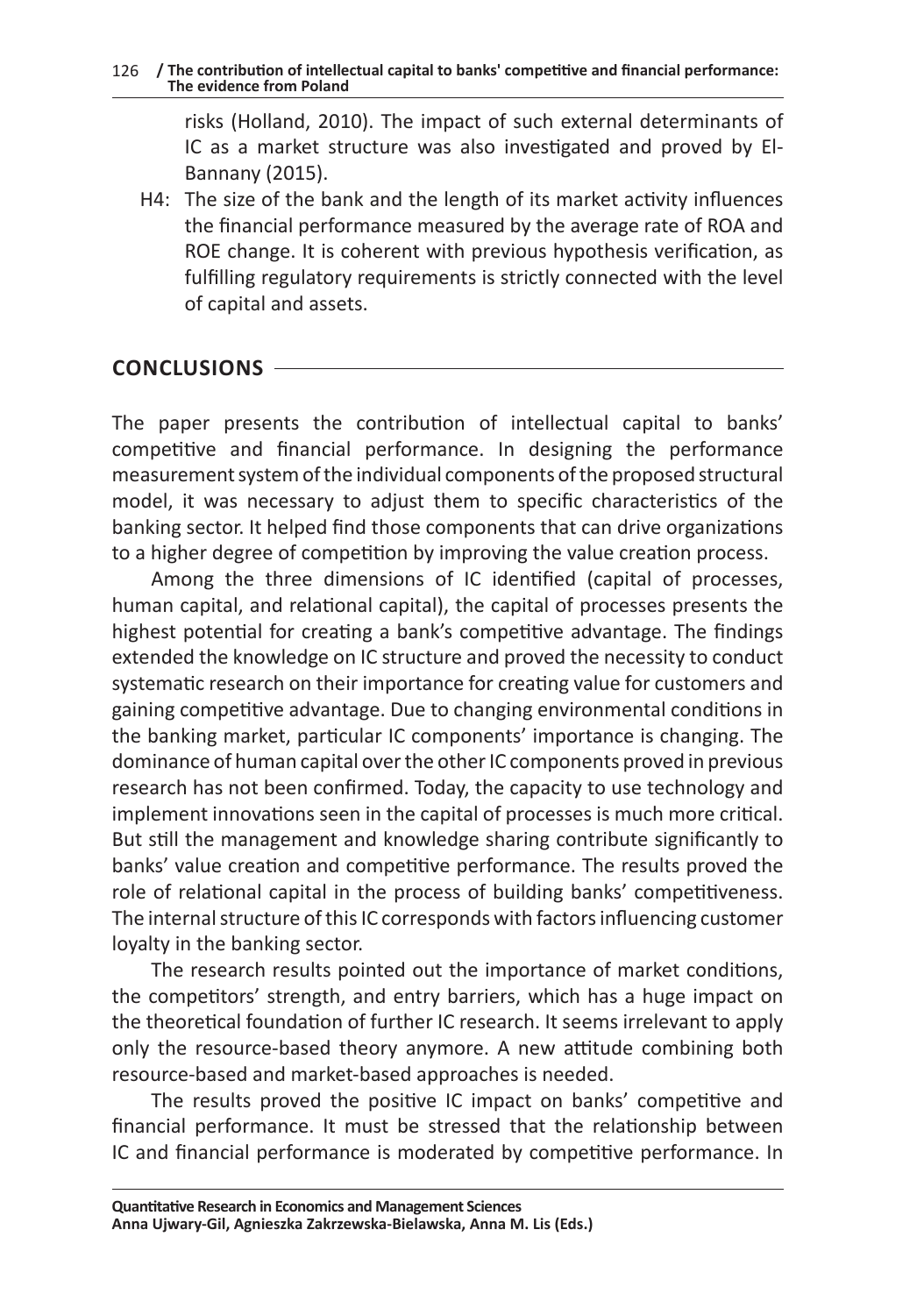contrast, the relationship between IC and competitive performance and the relationship between competitive performance and financial performance is moderated by the environment that has practical implications for banks. Their financial performance depends not only on the ability to manage intangible (IC) and tangible assets but also on addressing the environmental challenges, such as fulfilling regulatory requirements and managing different kinds of risks. The results confirmed that the environment plays a significant role in financial performance assessment. They also pointed out that in the banking market the size of the bank (the level of capital and assets) and the length of its market activity influences the financial performance measured by the average rate of ROA and ROE change.

The long journey from a transition economy and banking market into a developed one may be an inspiration for both entities operating in other emerging and transition countries, as well as entities entering and investing in those markets. Building competitiveness and managing efficiency depend on understanding which factors should be the foundation for market strategy. The results lead to new insights for banks' decision-makers concerning factors that should be taken into account in the process of creating value for customers and gaining a competitive advantage. Shifting the importance to the capital of processes from other IC dimensions has practical implications for further technological investments. Meeting market challenges requires developing adequate managerial skills and focusing on factors that help build long-relations with customers. When making market decisions, managers should consider environmental factors that impact and strengthen the IC impact on competitive and financial performance.

This study is not free of limitations. The retrieved data cover the period from 2012 to 2019 and does not include the pandemic and Ukrainian war, which may impact the result. Thus, future research is needed to check if IC is also supporting competitive and financial performance in such an unpredictable situation. Future studies may cover other European banking markets enabling the results' comparison. Today most of the research applies the VIAC and similar methodology that makes discussing the results difficult. Thus, the above study will constitute an important point of reference for future surveys.

# **References**

Acur, N., & Bititci, U. (2004). A balanced approach to strategy process. *International Journal of Operations & Production Management*, *24*(4), 388-408. https://doi.org/10.1108/01443570410524659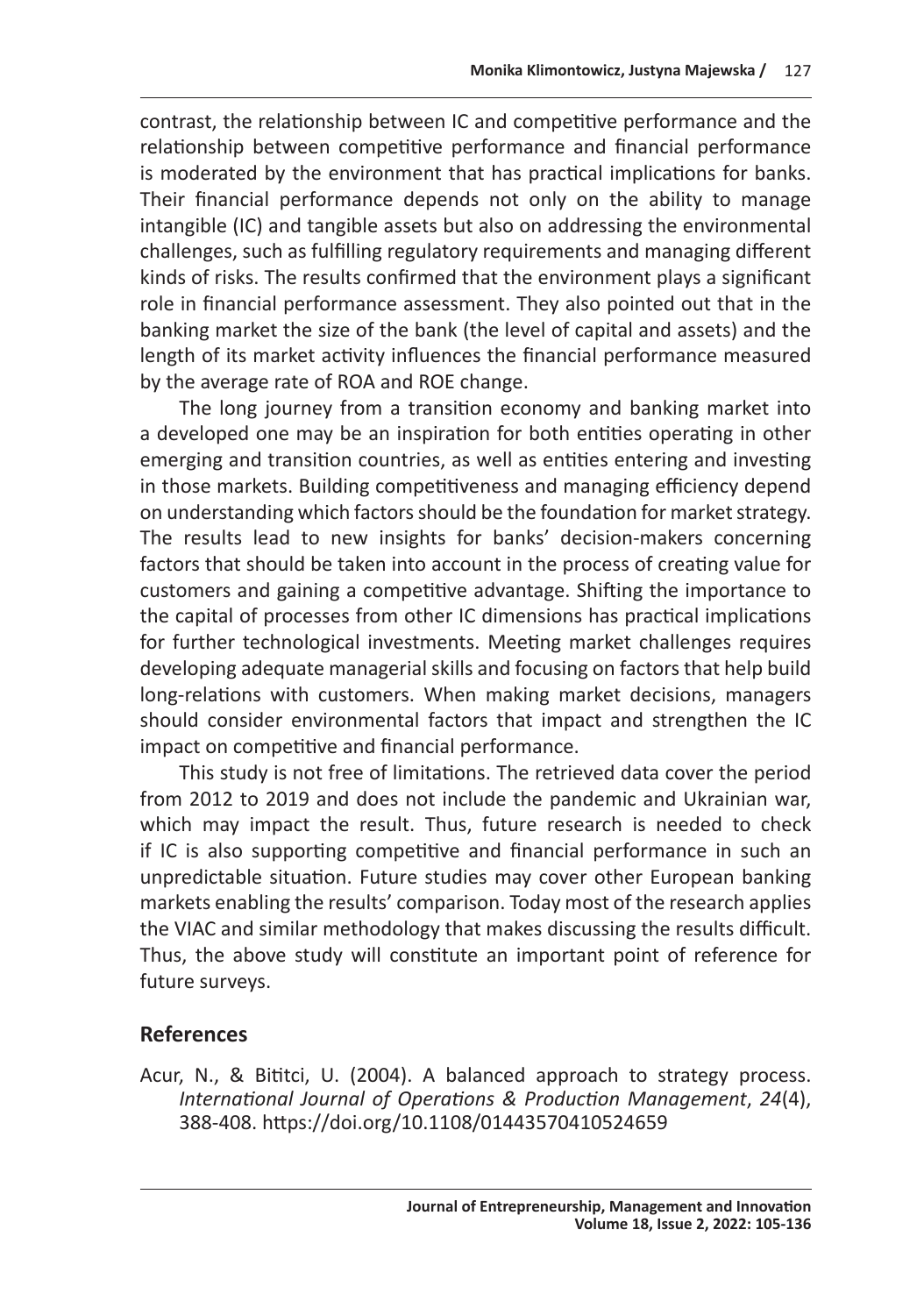- Ahuja, B. R., & Ahuja, N. L. (2012). Intellectual capital approach to performance evaluation: A case study of the banking sector in India. *International Research Journal of Finance and Economics, 93*(1), 110-122.
- Alhassan, A. L., & Asare, N. (2016). Intellectual capital and bank productivity in emerging markets: Evidence from Ghana. *Management Decision*, *54*(3), 589-609. https://doi.org/10.1108/MD-01-2015-0025
- Al-Musali, M. A. K., & Ismail, K. N. I. K. (2014). Intellectual capital and its effect on financial performance of banks: Evidence from Saudi Arabia, *Procedia – Social and Behavioural Sciences*, *164*, 201-207. https://doi. org/10.1016/j.sbspro.2014.11.068
- Anderson, J. C., & Gerbing, D. W. (1988). Structural equation modelling in practice: A review and recommended two-step approach. *Psychological bulletin*, *103*(3), 411-423. https://doi.org/10.1037/0033-2909.103.3.411
- Anielak-Sobczak, K. (2022). A bank's intellectual capital and its importance in building competitiveness on the example of Polish listed banks. *Ekonomia i Prawo. Economics and Law*, *21*(1), 5–24. https://doi.org/10.12775/ EiP.2022.001
- Barclay, D., Higgins, C., & Thompson, R. (1995). The partial least squares approach to causal modeling: Personal computer adoption and use as an illustration. *Technology Studies: Special Issue on Research Methodology*, *2*(2), 284-324.
- Barney, J. (1991). Firm resources and sustained competitive advantage. *Journal of Management*, *17*(1), 99-120. https://doi. org/10.1177/014920639101700108
- Battagello, F. M., Grimaldi, M., & Cricelli, L. (2015). A rational approach to identify and cluster intangible assets: A relational perspective of the strategic capital. *Journal of Intellectual Capital*, *16*(4), 809-834. https:// doi.org/10.1108/JIC-06-2015-0050
- Birchall, D.W., & Tovstiga, G. (1999). The strategic potential of a firm's knowledge portfolio. *Journal of General Management*, *25*(1), 1-16. https://doi.org/10.1177/030630709902500101
- BMO Wealth Institute. (2014). *Getting ahead: The financial challenges for generations X and Y.* BMP Wealth Institute Report, The U.S Edition. Retrieved from https://www.bmo.com/privatebank/pdf/Q1-Wealth-Institute-Report-Getting-Ahead.pdf
- Bontis, N. (1998). Intellectual capital: An exploratory study that develops measures and models. *Management Decisions*, *36*(2), 63-76. https://doi. org/10.1108/00251749810204142
- Branco, M. C., Delgado, C., Sousa, C., & Sá, M. (2011). Intellectual capital disclosure media in Portugal. *Corporate Communications: An International Journal*, *16*(1), 38-52. https://doi.org/10.1108/13563281111100962
- Cabrita, M. D. R., & Bontis, N. (2008). Intellectual capital and business performance in the Portuguese banking industry. *International Journal of Technology Management*, *43*(1-3), 212-237. https://doi.org/10.1504/ IJTM.2008.019416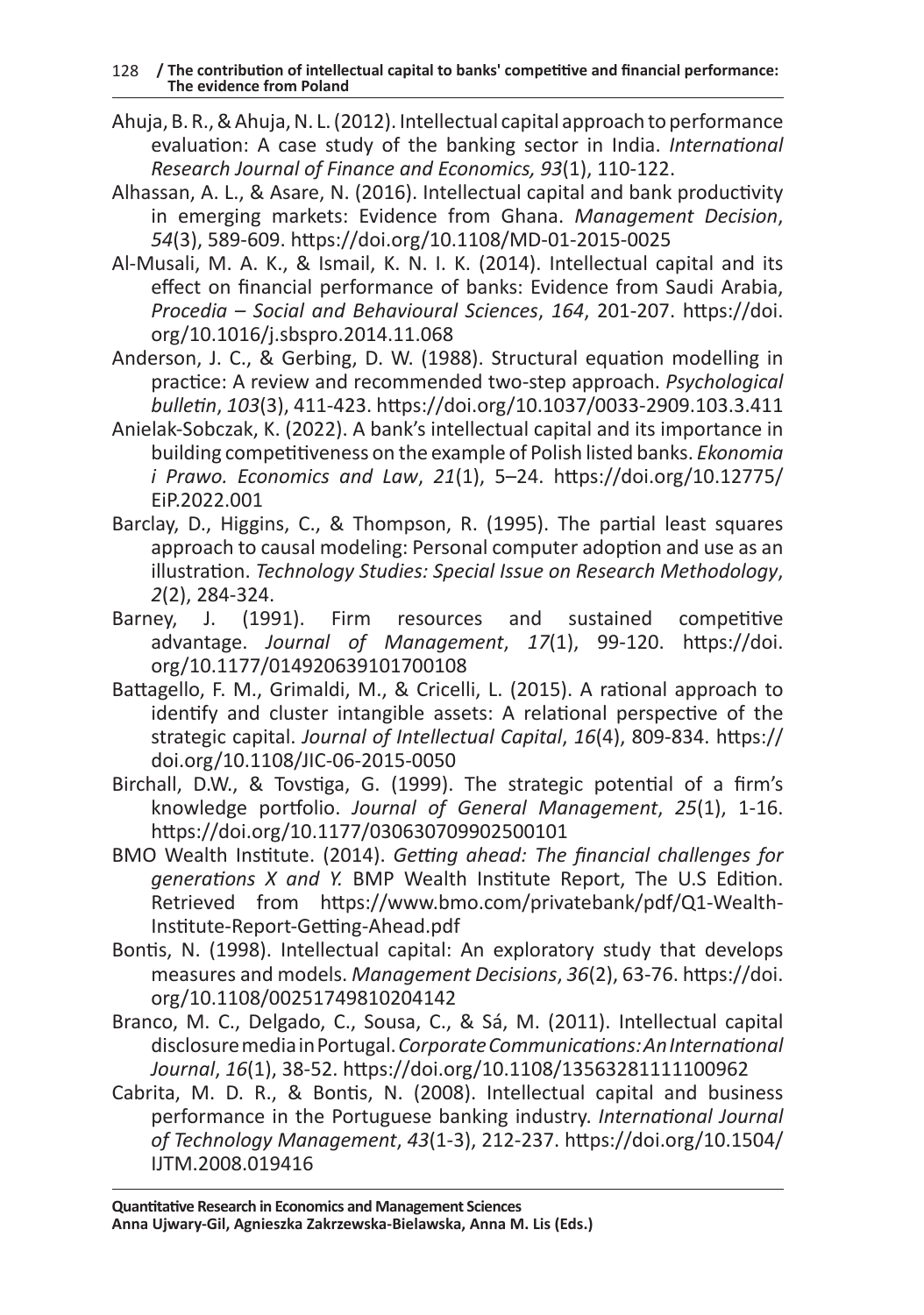- Cabrita, M. D. R., & Vaz, J. L. (2006). Intellectual capital and value creation: Evidence from the Portuguese banking industry. *Electronic Journal of Knowledge Management*, *4*(1), 11-20. Retrieved from www.ejkm.com
- Chan, K. H. (2009). Impact of intellectual capital on organisational performance: An empirical study of companies in the Hang Seng Index (Part 1). *The Learning Organisation*, *16*(1), 22-39. https://doi. org/10.1108/09696470910927650
- Chan, S. G., Koh, E. H., & Kim, Y. C. (2016). Effect of foreign shareholdings and originating countries on banking sector efficiency. *Emerging Markets Finance and Trade*, *52*(9), 2018-2042. https://doi.org/10.1080/154049 6X.2016.1142231
- Cheng, M. Y., Lin, J. Y., Hsiao, T. Y., & Lin, T. W. (2010). Invested resource, competitive intellectual capital, and corporate performance. *Journal of intellectual capital*, *11*(4), 433-450. https://doi.org/10.1108/14691931011085623
- Chowdhury, L. A. M., Rana, T., & Azim, M. I. (2019). Intellectual capital efficiency and organisational performance: In the context of the pharmaceutical industry in Bangladesh. *Journal of Intellectual Capital*, *20*(6), 784-806. https://doi.org/10.1108/JIC-10-2018-0171
- Cohen, J. (1992). Statistical power analysis. *Current Directions in Psychological Science*, *1*(3), 98-101. https://doi.org/10.1111/1467-8721.ep10768783
- Constantine, G. (2010). Tapping into Generation Y: Nine ways community financial institutions can use technology to capture young customers. *A First Data White Paper*. Retrieved from firstdata.com
- Curado, C. (2008). Perceptions of knowledge management and intellectual capital in the banking industry. *Journal of Knowledge Management*, *12*(3), 141-155. https://doi.org/10.1108/13673270810875921
- Davenport, T., & Pruzac, L. (2000). *Working Knowledge: How Organisations Manage What They Know*. Boston, United States: Harvard Business Scholl Press.
- Deshpandé, R., Farley, J. U., & Webster Jr, F. E. (1993). Corporate culture, customer orientation, and innovativeness in Japanese firms: A quadrad analysis. *Journal of Marketing*, *57*(1), 23-37. https://doi. org/10.2307/1252055
- Drew, S. A. (1997). From knowledge to action: the impact of benchmarking on organisational performance. *Long Range Planning*, *30*(3), 427-441. https://doi.org/10.1016/S0024-6301(97)90262-4
- Dzinkowski, R. (2000). The measurement and management of intellectual capital: An introduction. *Management Accounting*, *78*(2), 32-36.
- Edvinsson, L. (1997). Developing intellectual capital at Skandia. *Long Range Planning*, *30*(3), 366-373. https://doi.org/10.1016/S0024- 6301(97)00016-2
- Edvinsson, L., & Malone, M. S. (1997). *Intellectual Capital: Realising Your Company's True Value by Finding Its Hidden Brainpower*. London, England: Piatkus.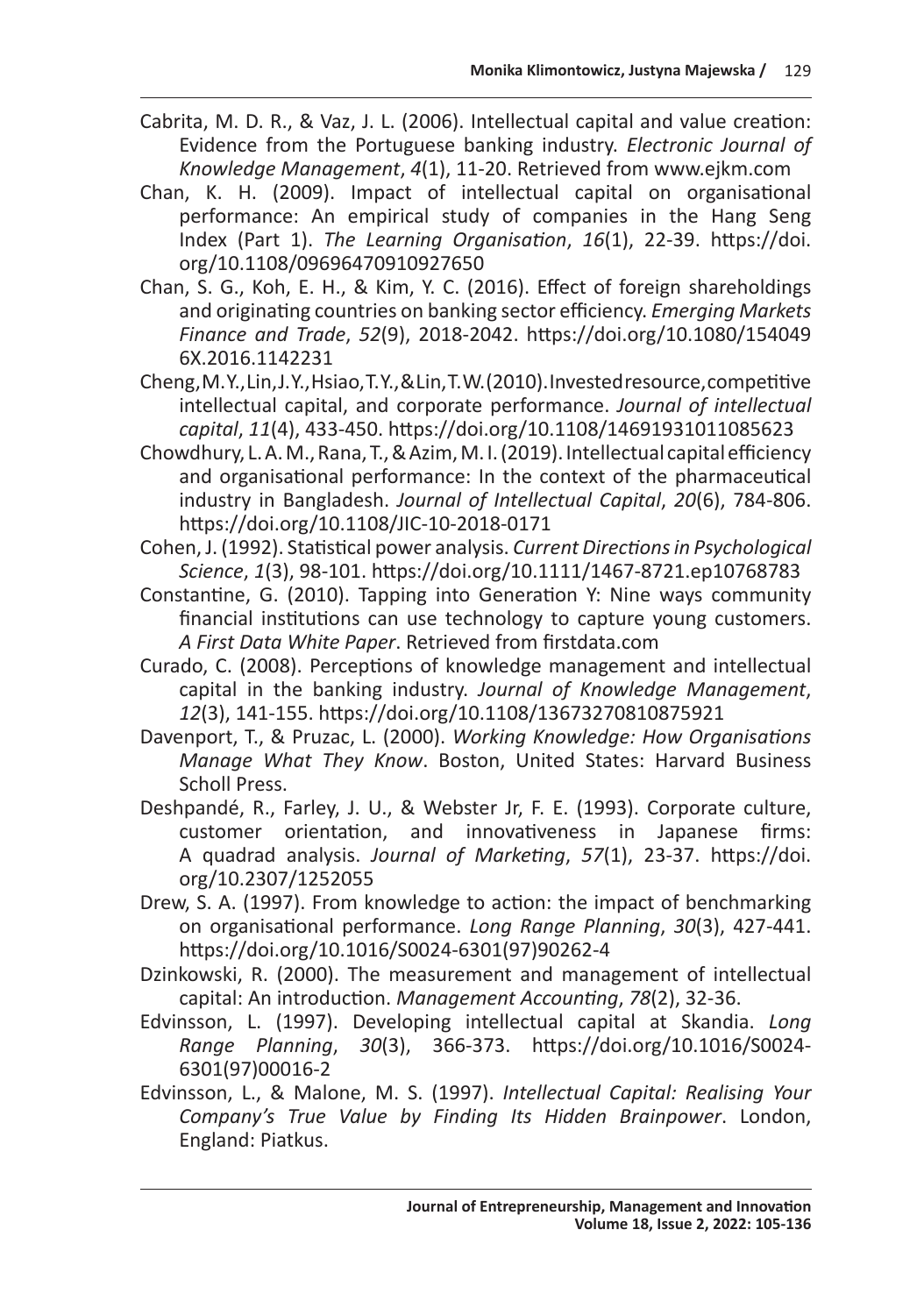130 **/ The contribution of intellectual capital to banks' competitive and financial performance: The evidence from Poland**

- El‐Bannany, M. (2008). A study of determinants of intellectual capital performance in banks: The UK case. *Journal of Intellectual Capital*, *9*(3), 487-498. https://doi.org/10.1108/14691930810892045
- El-Bannany, M. (2015). Explanatory study about the intellectual capital performance of banks in Egypt. *International Journal of Learning and Intellectual Capital*, *12*(3), 270-286. https://doi.org/10.1504/ IJLIC.2015.070167
- Fornell, C., & Larcker, D. F. (1981). Evaluating structural equation models with unobservable variables and measurement error. *Journal of Marketing Research*, *18*(1), 39-50. https://doi.org/10.1177/002224378101800104
- Goh, P.C. (2005). Intellectual capital performance of commercial banks in Malaysia. *Journal of Intellectual Capital, 6*(3), 385-396. https://doi. org/10.1108/14691930510611120.
- Goodhue, D. L., Lewis, W., & Thompson, R. (2012). Does PLS have advantages for small sample size or non-normal data?. *MIS Quarterly*, *36*(3), 981- 1001. https://doi.org/10.2307/41703490
- Haffer, R., & Kristensen, K. (2010). People management as indicator of business excellence: The Polish and Danish perspectives. *The TQM Journal*, *22*(4), 386-398. https://doi.org/10.1108/17542731011053316
- Hair Jr, J. F., Sarstedt, M., Hopkins, L., & Kuppelwieser, V. G. (2014). Partial least squares structural equation modeling (PLS-SEM): An emerging tool in business research. *European Business Review*, *26*(2), 106-121. https:// doi.org/10.1108/EBR-10-2013-0128
- Hair, J., Hult, G., Tomas, M., Ringle, C., & Sarstedt, M. (2017). *A Primer on Partial Least Squares Structural Equation Modeling (PLS-SEM)* (3rd ed.). Thousand Oaks, United States: Sage Publications Inc.
- Hair, J., Ringle, C. M., & Sarstedt, M. (2011). PLS-SEM: Indeed a silver bullet. *Journal of Marketing Theory and Practice*, *19*(2), 139-152. https://doi. org/10.2753/MTP1069-6679190202
- Hamel, G., & Prahalad, C. K. (1990). The core competence of corporation. *Harvard Business Review*, *68*(3), 79-91.
- Hayes, A. F. (2013). *Introduction to Mediation, Moderation, and Conditional Process Analysis: A Regression-Based Approach*. New York, United States: Guilford.
- Holland, J. (2010). Banks, knowledge and crisis: A case of knowledge and learning failure. *Journal of Financial Regulation and Compliance*, *18*(2), 87-105. https://doi.org/10.1108/13581981011033961
- Hosseini, M., & Owlia, M. S. (2016). Designing a model for measuring and analysing the relational capital using factor analysis: Case study, Ansar bank. *Journal of Intellectual Capital*, *17*(4), 734-757. https://doi. org/10.1108/JIC-04-2016-0042
- Joia, L. A. (2000). Measuring intangible corporate assets: Linking business strategy with intellectual capital. *Journal of Intellectual Capital*, *1*(1), 68- 84. https://doi.org/10.1108/14691930010371636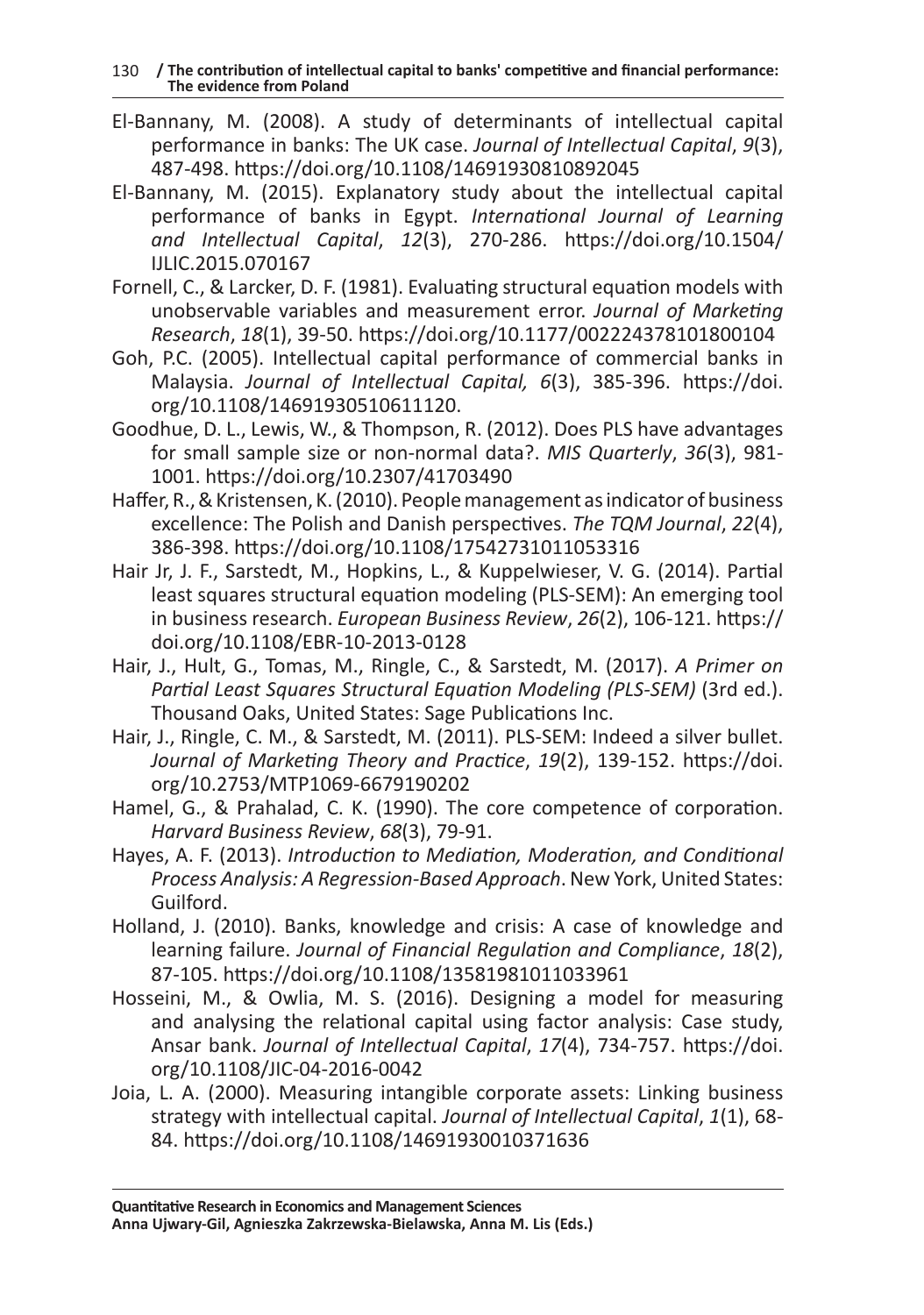- Joshi, M., Cahill, D., & Sidhu, J. (2010). Intellectual capital performance in the banking sector: An assessment of Australian owned banks. *Journal of Human Resource Costing & Accounting*, *14*(2), 151-170. https://doi. org/10.1108/14691931311323887
- Kasman, A. (2010). Consolidation and competition in the banking industries of the EU member and candidate countries. *Emerging Markets Finance and Trade*, *46*(6), 121-139. https://doi.org/10.2753/REE1540-496X460608.
- Kehelwalatenna, S., & Premaratne, G. (2014). Intellectual capital performance and its long-run behavior: The US banking industry case. *New Zealand Economic Papers*, *48*(3), 313-333. https://doi.org/10.1080/00779954.2 013.867796
- Kianto, A., Andreeva, T., & Pavlov, Y. (2013). The impact of intellectual capital management on company competitiveness and financial performance. *Knowledge Management Research & Practice*, *11*(2), 112-122. https:// doi.org/10.1057/kmrp.2013.9
- Klein, D. A., & Prusak, L. (1994). *Characterising Intellectual Capital*. Cambridge, MA: Centre for Business Innovation, Ernst and Young.
- Klimontowicz, M. (2013). *Aktywa niematerialne jako źródło przewagi konkurencyjnej banku (Intangibles as a source of competitive advantage)*. Warszawa, Poland: CeDeWU.
- klimontowicz, m. (2016). Knowledge as a foundation of resilience on Polish banking market. *Electronic Journal of Knowledge Management*, *14*(1), 58-72. Retrieved from www.ejkm.com
- Kujansivu, P., & Lönnqvist, A. (2007). Investigating the value and efficiency of intellectual capital. *Journal of Intellectual Capital*, *8*(2), 272-287. https:// doi.org/10.1108/14691930710742844
- Lee, H., & Choi, B. (2003). Knowledge management enablers, processes, and organisational performance: An integrative view and empirical examination. *Journal of Management Information Systems*, *20*(1), 179- 228. https://doi.org/ 10.1080/07421222.2003.11045756
- Lev, B. (2001). *Intangibles: Management, Measurement, and Reporting*. Washington DC, USA: The Brookings Institution.
- Łupina‐Wegener, A. A. (2013). Human resource integration in subsidiary mergers and acquisitions: Evidence from Poland. *Journal of Organizational Change Management*, *26*(2), 286-304. https://doi. org/10.1108/09534811311328353
- MacKinnon, D. P. (2008). *Introduction to Statistical Mediation Analysis.* Mahwah, United States: Earlbaum.
- Mavridis, D. G., & Kyrmizoglou, P. (2005). Intellectual capital performance drivers in the Greek banking sector. *Management Research News*, *28*(5), 43-62. https://doi.org/10.1108/01409170510629032
- McElroy, M. (2002). The new knowledge management. In M. W. McElroy (Ed.) *Complexity, Learning and Sustainable Innovation* (pp. 3-13). Burlington, United Kingdom: Butterworth-Heineman.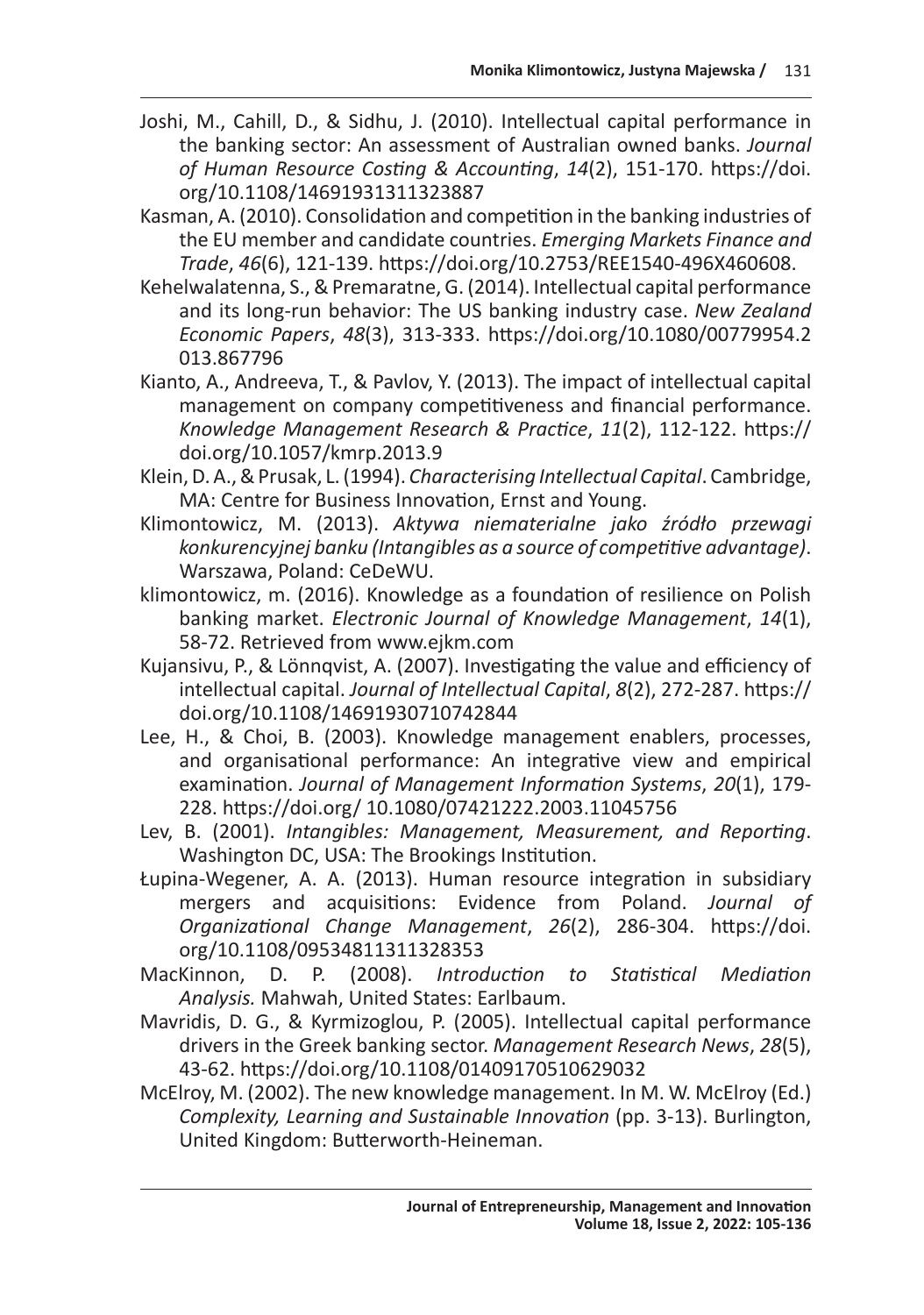- McFerrin, L. (2013). *HDMD: Statistical analysis tools for High Dimension Molecular Data (HDMD)*. Retrieved from https://CRAN.R-project.org/ package=HDMD
- Mention, A. L., & Bontis, N. (2013). Intellectual capital and performance within the banking sector of Luxembourg and Belgium. *Journal of Intellectual Capital*, *14*(2), 286-309. https://doi.org/10.1108/14691931311323896
- Mohammed, A. A., & Irbo, M. M. (2018). Intellectual capital and firm performance nexus: Evidence from Ethiopian private commercial banks. *International Journal of Learning and Intellectual Capital*, *15*(3), 189-203. https://doi.org/10.1504/IJLIC.2018.094723
- Mondal, A., & Ghosh, S. K. (2012). Intellectual capital and financial performance of Indian banks. *Journal of Intellectual Capital*, *13*(4), 515- 530. https://doi.org/10.1108/14691931211276115
- Murthy, V., & Mouritsen, J. (2011). The performance of intellectual capital: Mobilising relationships between intellectual and financial capital in a bank. *Accounting, Auditing & Accountability Journal*, *24*(5), 622-646. https://doi.org/10.1108/09513571111139120
- Nawaz, T., & Ohlrogge, O. (2022). Clarifying the impact of corporate governance and intellectual capital on financial performance: A longitudinal study of Deutsche bank (1957–2019). *International Journal of Finance and Economics*, 21 April 2022. https://doi.org/10.1002/ijfe.2620
- NBP (2007-2020), Rozwój system finansowego w Polsce (The development of Polish financial system). *National Bank of Poland*. Retrieved from https:// www.nbp.pl/home.aspx?f=/systemfinansowy/rozwoj.html
- Neves, E., & Proença, C. (2021). Intellectual capital and financial performance: Evidence from Portuguese banks. *International Journal of Learning and Intellectual Capital*, 18(1), 93-108. https://doi.org/10.1504/ IJLIC.2021.113658
- Obłój, K. (2007). *Strategia organizacji (Organisation strategy)*. Warszawa, Poland: Polskie Wydawnictwo Ekonomiczne.
- OECD. (1996). *The knowledge-based economy*. Retrieved from https://www. oecd.org/officialdocuments/publicdisplaydocumentpdf/?cote=OCDE/ GD%2896%29102&docLanguage=En
- Özkan-Günay, E. N., Günay, Z. N., & Günay, G. (2013). The impact of regulatory policies on risk taking and scale efficiency of commercial banks in an emerging banking sector. *Emerging Markets Finance and Trade*, *49*(sup5), 80-98. https://doi.org/10.2753/REE1540-496X4905S505
- Petty, R., & Guthrie, J. (2000). Intellectual capital literature review: measurement, reporting and management. *Journal of Intellectual Capital*, *1*(2), 155-176. https://doi.org/10.1108/14691930010348731
- Phusavat, K., & Kanchana, R. (2007). Competitive priorities of manufacturing firms in Thailand. *Industrial Management & Data Systems, 107*(7), 979- 996. https://doi.org/10.1108/02635570710816702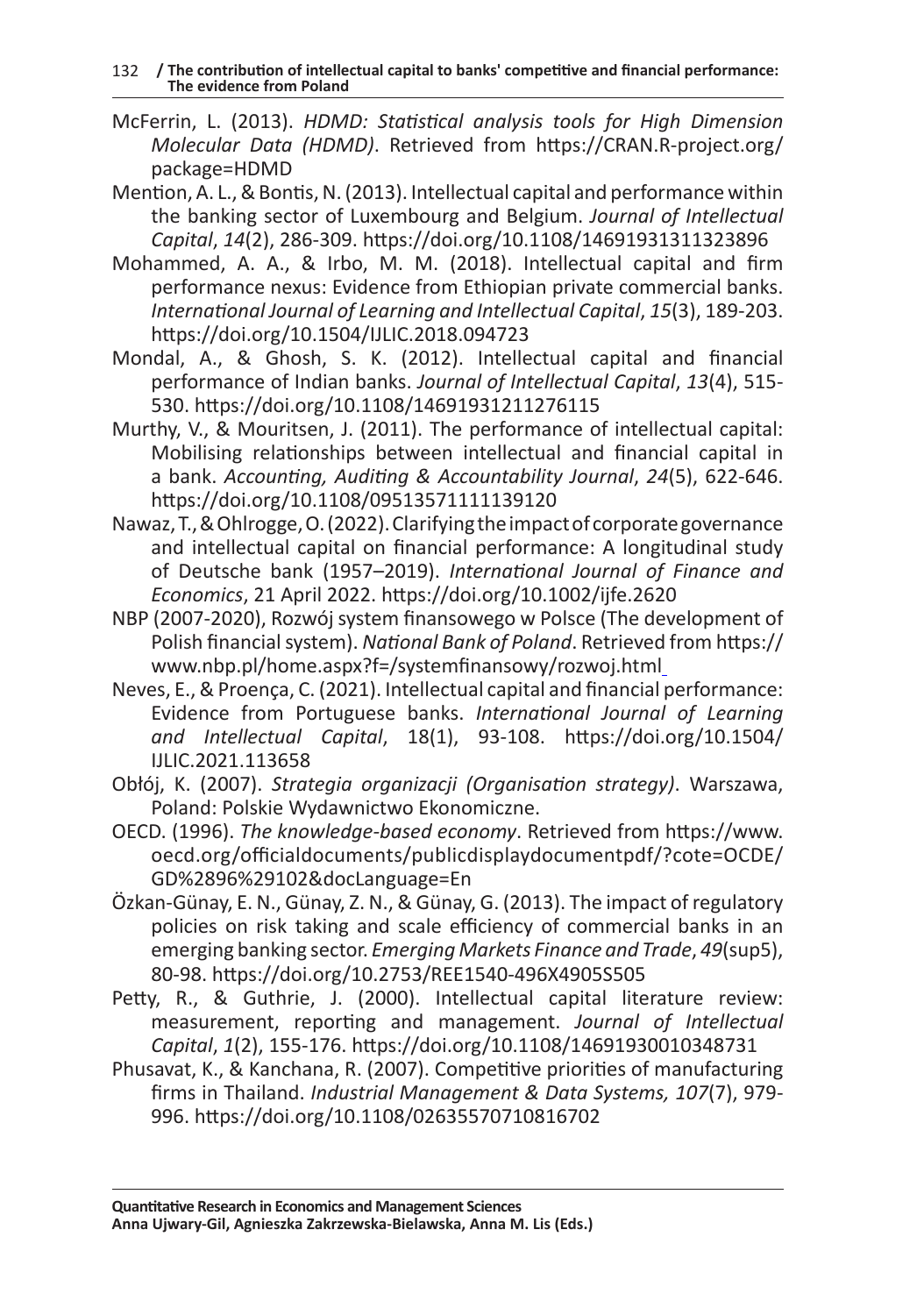- Poh, L. T., Kilicman, A., & Ibrahim, S. N. I. (2018). On intellectual capital and financial performances of banks in Malaysia. *Cogent Economics and Finance*, *6*(1), 1-15. https://doi.org/10.1080/23322039.2018.1453574
- Porter, M. E. (1990). The Competitive Advantage of Nations. New York, United States: Free Press*.*
- *Rehman, A. U., Aslam, E., & Iqbal, A. (2022). Intellectual capital efficiency and bank performance: Evidence from Islamic banks. Borsa Istanbul Review, 22(1), 113-121. https://doi.org/10.1016/j.bir.2021.02.004*
- Revelle, W. (2013). *Procedures for Personality and Psychological Research.*  Retrieved from http://personality-project.org/r/psych-manual.pdf
- Roldán, J. L., & Sánchez-Franco, M. J. (2012). Variance-based structural equation modeling: Guidelines for using partial least squares in information systems research. In M. Mora, O. Gelman, A. Steenkamp, & M. Raisinghani (Eds.), *Research Methodologies, Innovations and Philosophies in Software Systems Engineering and Information Systems*. Hershey: IGI Global.
- Roos, G., & Roos, J. (1997). Measuring your company's intellectual performance. *Long Range Planning*, *30*(3), 413-426. https://doi. org/10.1016/S0024-6301(97)90260-0
- Roos, G., Bainbridge, A., & Jacobsen, K. (2001). Intellectual capital analysis as a strategic tool. *Strategy Leadership*, *29*(4), 21-28. https://doi. org/10.1108/10878570110400116
- Rumelt, R. P. (1991). How much does industry matter?. *Strategic Management Journal*, *12*(3), 167-185. https://doi.org/10.1002/smj.4250120302
- Saymeh, A., Arikat, H., Hashem, F., & Al-Khalieh, A. (2021). Intellectual capital effectiveness of Jordanian banks financial performance. *WSEAS Transactions on Business and Economics*, *18*, 552-568. https://doi. org/10.37394/23207.2021.18.56
- Schiavone, F., Meles, A., Verdoliva, V., & Del Giudice, M. (2014). Does location in a science park really matter for firms' intellectual capital performance?. *Journal of Intellectual Capital*, *15*(4), 497-515. https://doi.org/10.1108/ JIC-07-2014-0082
- Schiuma, G., & Lerro, A. (2008). Intellectual capital and company's performance improvement. *Measuring Business Excellence*, *12*(2), 3-14. https://doi.org/10.1108/13683040810881153
- Shaikh, J. M. (2004). Measuring and reporting of intellectual capital performance analysis. *Journal of American Academy of Business*, *4*(1/2), 439-448.
- Shih, K. H. (2008). Is e-banking a competitive weapon? A causal analysis. *International Journal of Electronic Finance*, *2*(2), 180-196. https://doi.org/10.1504/IJEF.2008.017539
- Shih, K. H., Chang, C. J., & Lin, B. (2010). Assessing knowledge creation and intellectual capital in banking industry. *Journal of Intellectual Capital*, *11*(1), 74-89. https://doi.org/10.1108/14691931011013343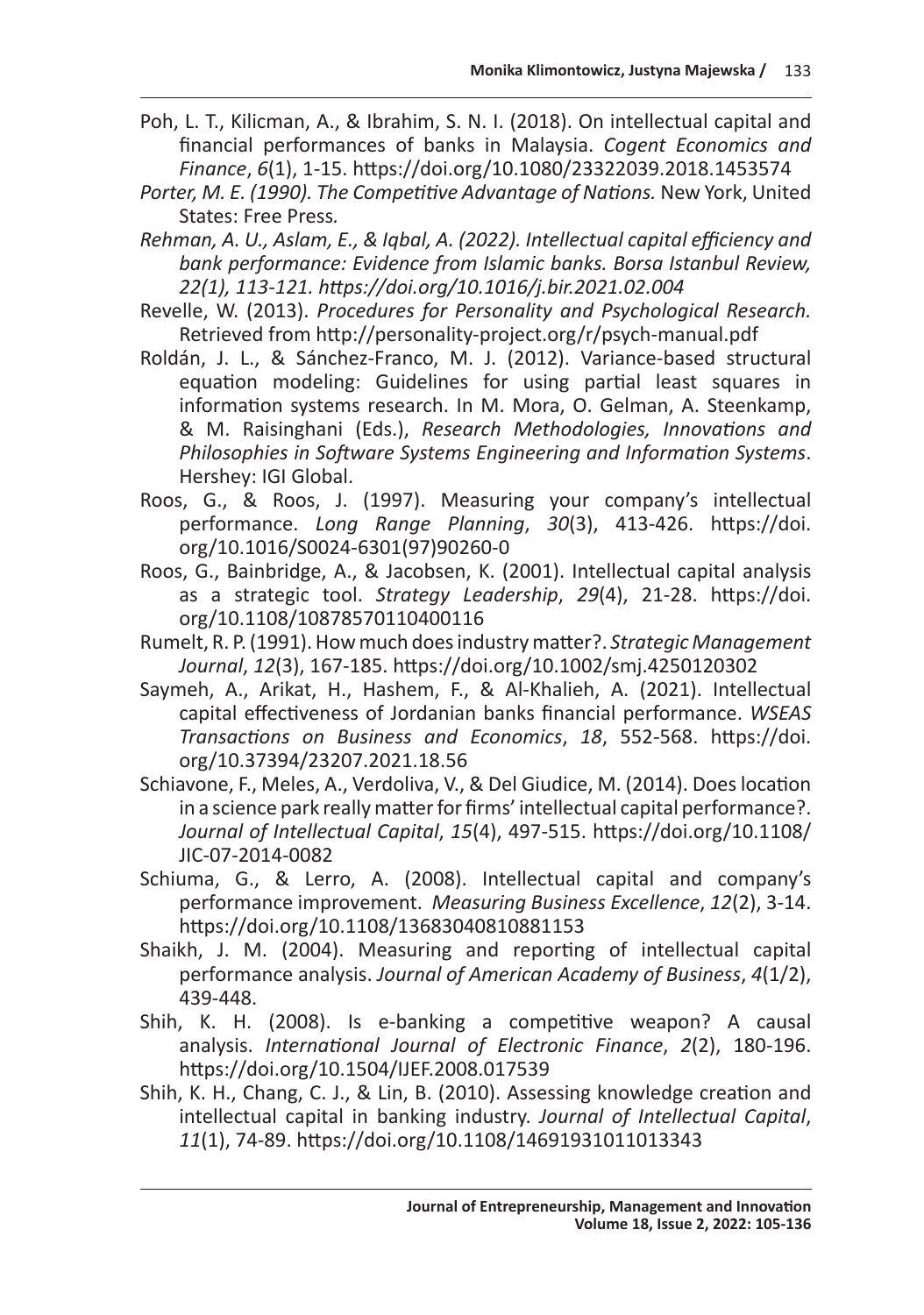- Shiu, H. J. (2006). The application of the value added intellectual coefficient to measure corporate performance: evidence from technological firms. *International Journal of Management*, *23*(2), 356-365.
- Singh, S., Sidhu, J., Joshi, M., & Kansal, M. (2016). Measuring intellectual capital performance of Indian banks: A public and private sector comparison. *Managerial Finance*, *42*(7), 635-655. https://doi. org/10.1108/MF-08-2014-0211
- Skowron, L., & Kristensen, K. (2012). The impact of the recent banking crisis on customer loyalty in the banking sector: Developing versus developed countries. *The TQM Journal*, *24(*6), 480-497. https://doi. org/10.1108/17542731211270052
- Soewarno, N., & Tjahjadi, B. (2020). Measures that matter: An empirical investigation of intellectual capital and financial performance of banking firms in Indonesia. *Journal of Intellectual Capital*, *21*(6), 1085-1106. https://doi.org/10.1108/JIC-09-2019-0225
- Stewart, T. A. (1997). *Intellectual Capital: The New Wealth of Organizations.* New York, United States: Doubleday/Curency.
- Subramanian, A., & Nilakanta, S. (1996). Organisational innovativeness: Exploring the relationship between organisational determinants of innovation, types of innovations, and measures of organisational performance. *Omega*, *24*(6), 631-647. https://doi.org/10.1016/S0305- 0483(96)00031-X
- Tseng, K. A., Lan, Y. W., Lu, H. C., & Chen, P. Y. (2013). Mediation of strategy on intellectual capital and performance. *Management Decision*, *51*(7), 1488-1509. https://doi.org/10.1108/MD-03-2012-0143
- Umanto, Wijaya, C., & Atmoko, A. W. (2018). Intellectual capital performance of regional development banks in Indonesia. *Banks and Bank Systems*, *13*(3), 36-47. https://doi.org/10.21511/bbs.13(3).2018.04
- Walsh, K., Enz, C. A., & Canina, L. (2008). The impact of strategic orientation on intellectual capital investments in customer service firms. *Journal of Service Research*, *10*(4), 300-317. https://doi.org/10.1177/1094670508314285
- Williams, K. C., & Page, A. R. (2011). Marketing to generations. *Journal of Behavioural Studies in Business, 3*(1), 37-53. Retrieved from http://www. aabri.com/jbsb.html
- Xu, J., Haris, M., & Yao, H. (2019). Should listed banks be concerned with intellectual capital in emerging Asian markets? A comparison between China and Pakistan. *Sustainability*, *11*(23), 6582. https://doi.org/10.3390/ su11236582
- Yaseen, H., & Al-Amarneh, A. (2021). Intellectual capital and financial performance: Case of the emerging market banks. *Journal of Governance and Regulation*, *10*(1), 35-41. https://doi.org/10.22495/jgrv10i1art4
- Zineldin, M. (1996). Bank strategic positioning and some determinants of bank selection. *International Journal of Bank Marketing*, *14*(6), 12-22. https://doi.org/10.1108/02652329610130136

**Quantitative Research in Economics and Management Sciences Anna Ujwary-Gil, Agnieszka Zakrzewska-Bielawska, Anna M. Lis (Eds.)**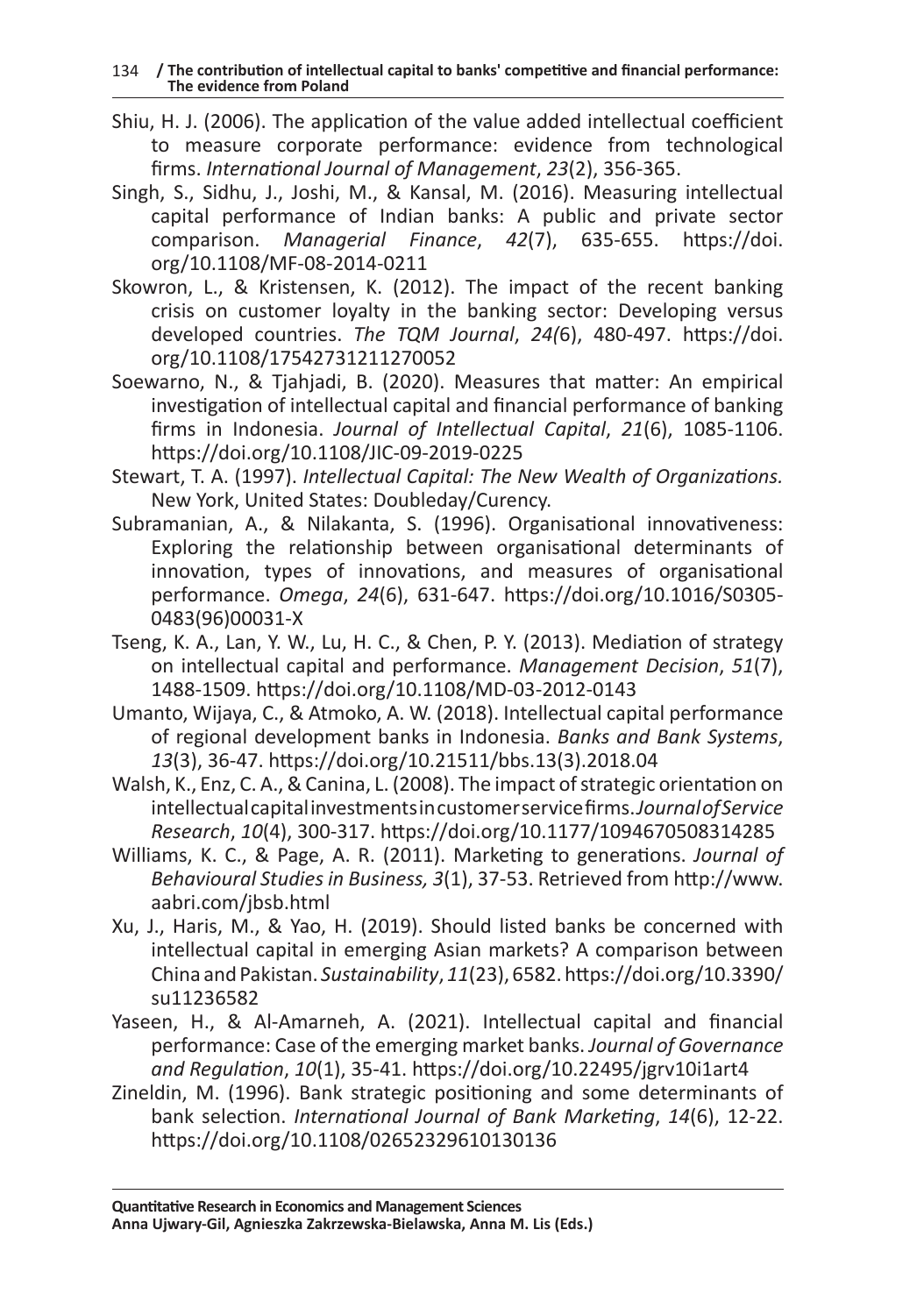Zubac, A., Hubbard, G., & Johnson, L. W. (2010). The RBV and value creation: A managerial perspective. *European Business Review*, *22*(5), 515-538. https://doi.org/10.1108/09555341011068921

### *Abstrakt*

*CEL: Celem artykułu jest zbadanie wpływu kapitału intelektualnego na konkurencyjność i efektywność banków. METODYKA: W artykule wykorzystano dane pozyskane w wyniku badań ankietowych przeprowadzonych wśród kadry zarządzającej banków detalicznych działających na polskim rynku bankowym oraz danych wtórnych publikowanych przez NBP. Dane zostały przeanalizowane z wykorzystaniem analizy czynnikowej (Principal Axis Factor Analysis - PAF) i modelowania równań strukturalnych (Partial Least Squares Structural Equation Modeling - PLS-SEM). WYNIKI: Przeprowadzone analizy wykazały, że konkurencyjność i efektywność rynkowa banku zależy zarówno od kapitału intelektualnego, jak i czynników środowiskowych. Związek między efektywnością działania a jego kapitałem intelektualnym jest pozytywnie moderowany przez pozycję konkurencyjną banku, przy czy otoczenie konkurencyjne może wpływać na siłę tego związku. Uzyskane wyniki pokazują, że w przypadku banków oparcie budowania przewagi konkurencyjnej i trwałej pozycji rynkowej jedynie na zasobach banku może nie być wystarczające ze względu na specyfikę otoczenie rynkowego. IMPLIKACJE: Wyniki przeprowadzonych badań wskazują zarządzającym bankami jakie czynniki powinny być brane pod uwagę w procesie tworzenia przewagi konkurencyjnej, osiągania satysfakcjonujących wyników rynkowych i efektywności. W ciągu ostatnich kilkudziesięciu lat polski rynek bankowy stał się bardzo konkurencyjny, co może być inspiracją dla innych banków działających na rynkach wschodzących Ich konkurencyjność zależy bowiem od zrozumienia, jakie czynniki powinny stanowić podstawę ich strategii rynkowej oraz ich konkurencyjności i efektywności. ORYGINALNOŚĆ I WARTOŚĆ: Większość badań dotyczących kapitału intelektualnego prowadzonych jest w krajach rozwiniętych. Natomiast stosunkowo niewiele wiadomo na temat krajów rozwijających się i przechodzących transformację. Ponadto większość z nich skupia się na identyfikacji i pomiarze komponentów IC oraz relacji między nimi. Badanie w jakim stopniu kapitał intelektualny wpływa na wyniki i efektywność działania banków na wschodzących rynkach bankowych są stosunkowo rzadkie. Według najlepszej wiedzy autorów jest to pierwsze badanie przeprowadzone na jednym z europejskich rynków bankowych, w którym empirycznie zbadano związek między kapitałem intelektualnym, otoczeniem konkurencyjnym oraz wynikami i efektywnością działania na przestrzeni kilku lat.*

*Słowa kluczowe: kapitał intelektualny, pozycja konkurencyjna, efektywność banków, analiza czynnikowa, modelowanie równań strukturalnych*

# **Biographical notes**

**Monika Klimontowicz** is a professor at the University of Economics in Katowice, holding a post-PhD (habilitation) degree in Economics and Finance. Her scientific interests focus on business strategy, banking innovations,